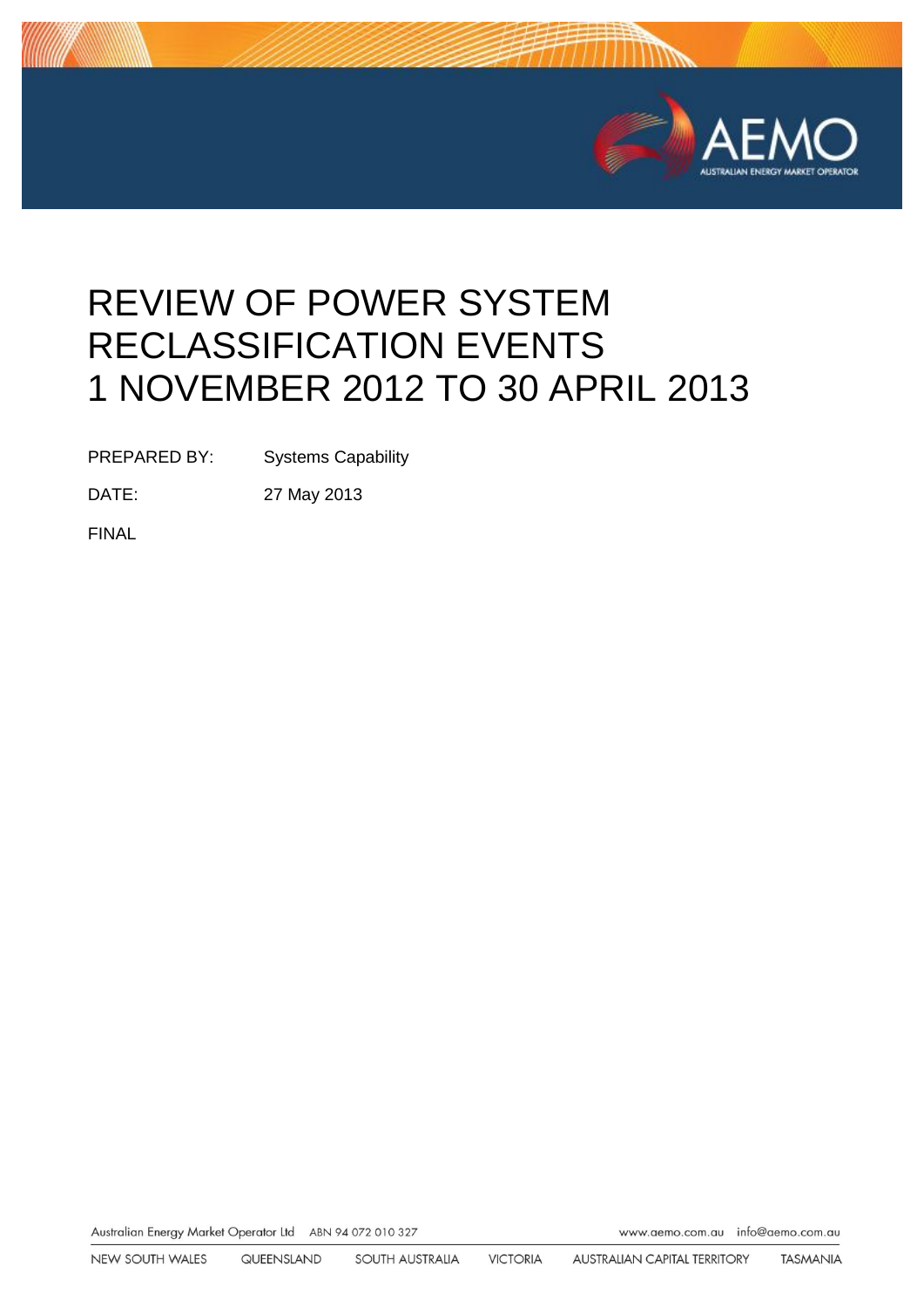

# **Contents**

| $\mathbf{1}$   |                                                                               |
|----------------|-------------------------------------------------------------------------------|
| 2              |                                                                               |
| 3              |                                                                               |
| $\overline{4}$ |                                                                               |
| 5              | Analysis of Reclassification Events over the Reporting Period  4              |
| 5.1            |                                                                               |
| 5.2            |                                                                               |
| 5.3            |                                                                               |
| 5.4            | Reclassification Events that had a market impact Error! Bookmark not defined. |
| 6              |                                                                               |
| $\overline{7}$ |                                                                               |
| 8              |                                                                               |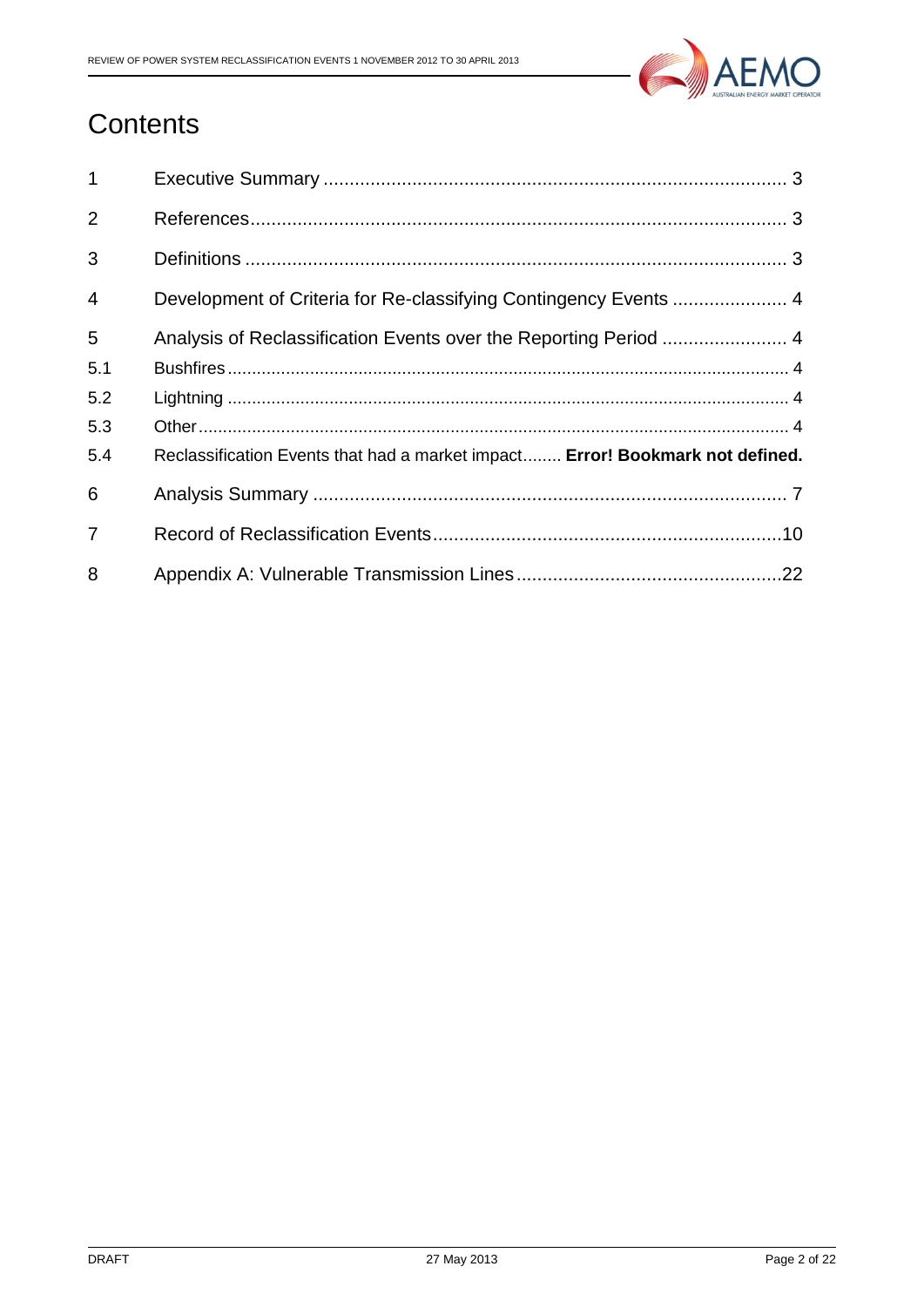

# <span id="page-2-0"></span>**1 Executive Summary**

The power system is operated such that the loss of single elements in the transmission network such as circuits or transformers or the loss of single generating units (known as "credible contingency events") can be accommodated without causing further problems and thus avoiding a cascade failure. This is known as a "secure operating state".

It cannot be guaranteed that at all times the power system will withstand the simultaneous loss of multiple transmission elements or generating units or loss of more secure elements such as busbars (known as "non-credible contingency events").

However under abnormal conditions where the likelihood of multiple failures is increased then AEMO will may temporarily adjust the operation of the power system so that it can withstand the loss of certain multiple elements which are at that time under a known threat. This process is termed "reclassification of a contingency event". Abnormal conditions are conditions posing added risks to the power system, including without limitation, severe weather conditions, lightning, storms and bushfires.

Examples of such reclassifications might be a reclassification of the loss of both circuits of a double transmission line in the presence of lightning or loss of two transmission circuits in a common easement under threat from bushfires.

Rule 4.2.3B was introduced into the National Electricity Rules on the 23 October 2008 to ensure that such reclassification processes are undertaken in a methodical and organised manner.

This Rule requires *AEMO* to establish criteria that it must use when considering whether the existence of *abnormal conditions* makes the occurrence of a *non-credible contingency event*  reasonably possible under NER clause 4.2.3A (e).

The decision making processes have been designed with a view to providing effective actions on a practical basis. This improves the efficiency of criteria assessment and decision delivery. For instance, to be effective any decision making process regarding reclassification needs to be capable of being made within about 15 minutes of the receipt and assessment of information.

National Electricity Rule 4.2.3 A (i) requires AEMO to issue a report at intervals of six months setting out the reasons for all decisions to reclassify *non- credible contingency events* to *be credible contingency events* under clause 4.2.3A (g) during the relevant period.

The report:

- 1. must include an explanation of how AEMO applied the criteria established in accordance with 4.2.3B for each of those decisions; and
- 2. may also include AEMO's analysis of re-classification trends during the relevant period and its appraisal of the appropriateness and effectiveness of the relevant criteria that were applied in the case of each reclassification decision.

<span id="page-2-1"></span>This report provides compliance with the above rule requirements.

# **2 References**

<span id="page-2-2"></span>National Electricity Rules (NER).

### **3 Definitions**

GPATS: Global Positioning and Tracking System. This is a Lightning Detection System used by AEMO Operations.

INDJI: (Indji Watch): used by AEMO Operations : is an internet based system that monitors live information feeds on hazards such as bushfires and compares them with locations of transmission assets.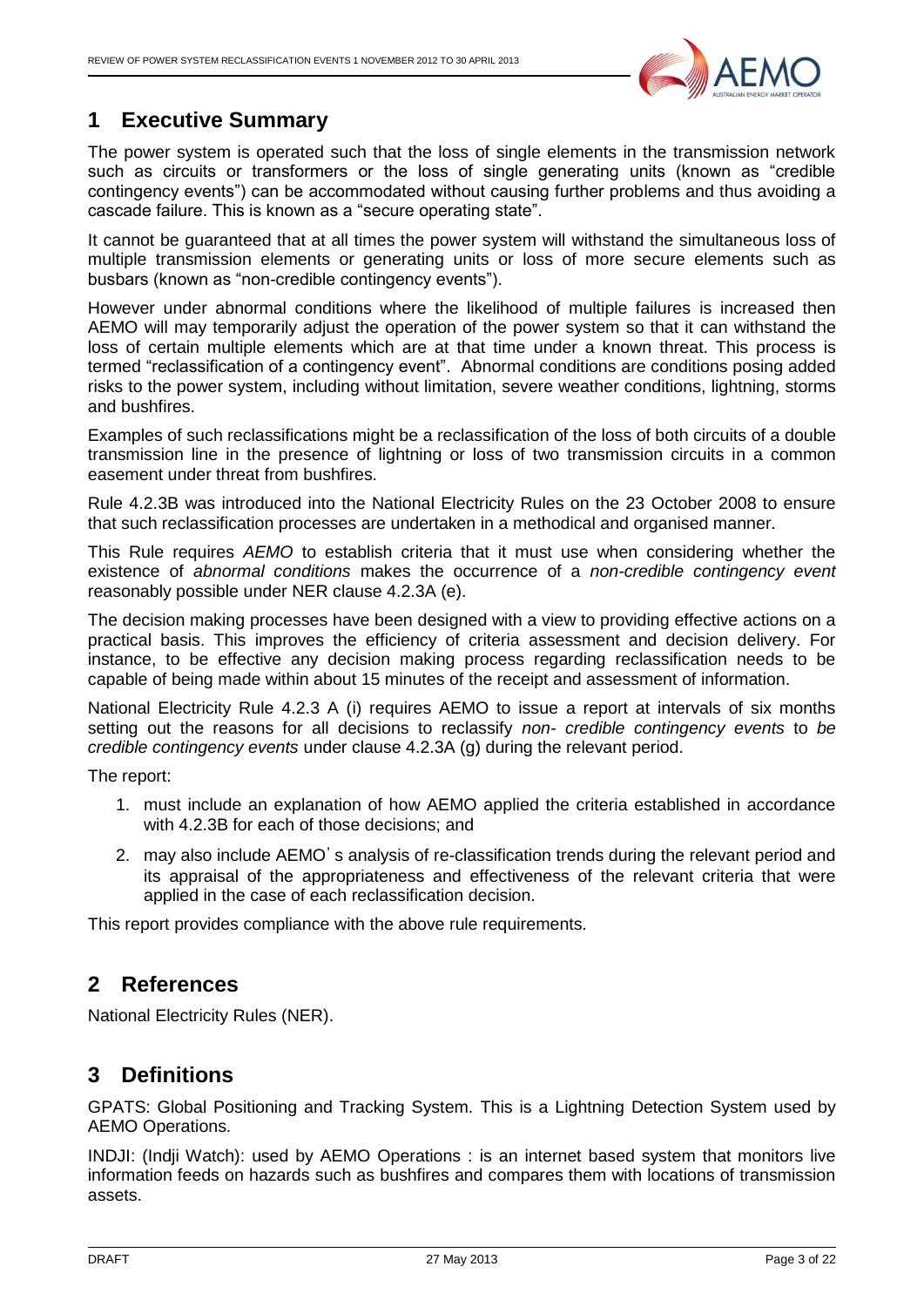

# <span id="page-3-0"></span>**4 Development of Criteria for Re-classifying Contingency Events**

AEMO has established three categories of criteria required for the assessment of whether a *noncredible contingency event* is reclassified as *a credible contingency event*. They are

- **1. Bushfires**
- **2. Lightning** and,
- **3. Other -** comprises of but not limited to**;**
- the threat of disconnection of multiple generating units,
- the impact of pollution on transmission insulators,
- the impact of protection or control systems malfunction on plant or
- extreme weather conditions.

Following consultation with the relevant stakeholders, the criteria for assessing reclassifications is published in the AEMO Operating Procedure Power System Security Guidelines SO\_OP3715, located on the AEMO website at [http://www.aemo.com.au/electricityops/3715.html.](http://www.aemo.com.au/electricityops/3715.html)

# <span id="page-3-1"></span>**5 Analysis of Reclassification Events over the Reporting Period**

A total of 284 reclassification events occurred over the reporting period 1 November 2012 to 30 April 2013.

In the period there were 32 non-credible contingencies events. None of these were reclassified prior to the event. Seven of these though led to reclassification (highlighted in **red** in [Table 5](#page-19-0) ) post event.

#### <span id="page-3-2"></span>**5.1 Bushfires**

Reclassifications for bushfires during the period were performed on the basis of established criteria as specified in SO OP3715. There were 13 reclassifications due to bushfires in the reporting period.

#### <span id="page-3-3"></span>**5.2 Lightning**

Reclassifications for lightning during the period were performed on the basis of established criteria. Table 6 in Appendix A lists out the vulnerable transmission lines which are eligible to be reclassified as a credible contingency event during a lightning storm if lightning activity is detected in the vicinity of the lines.

Information from the AEMO GPATS was utilised in the assessment process.

For lightning a total of 260 reclassification events occurred over this reporting period an increase of 181, compared to 79 events in the previous reporting period.

#### <span id="page-3-4"></span>**5.3 Other**

Under the "Other" category eleven reclassification events occurred over the reporting period. These events were reclassified on the basis of participant information. Five of these resulted from actual multiple contingent events, and are highlighted in **red** in [Table 4.](#page-9-1)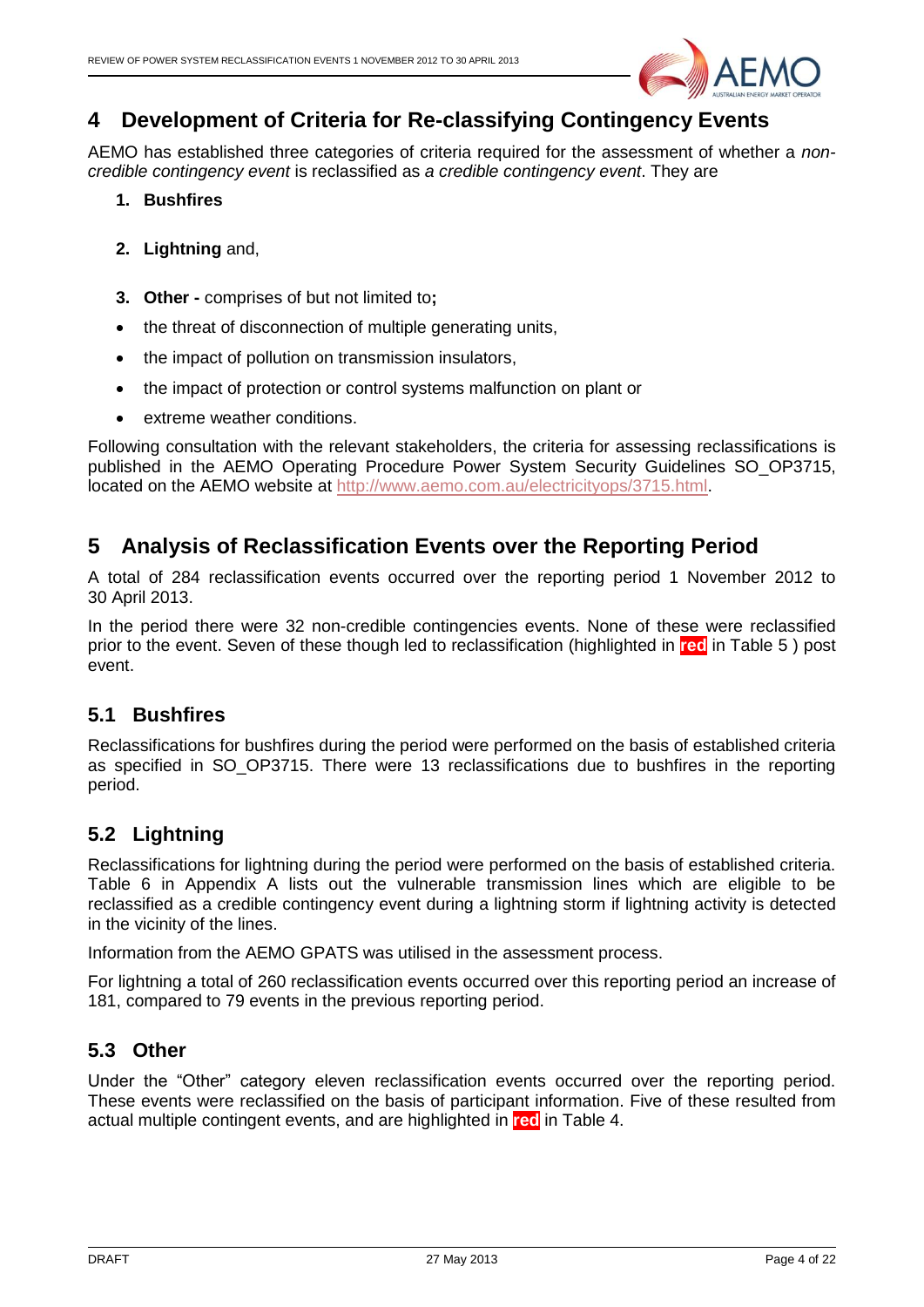

#### **5.4 Reclassification Events that had a market impact**

For the reporting period there were 25 occurrences of reclassification where the corresponding constraint bound. Further details of these evetns are provided in Table 1.

Table 1 Reclassification events where constraints bound.

| <b>Start</b>     | <b>Actual End Date</b> | <b>Reclassified Equipment</b>                                                    | <b>Region</b> | <b>Constraint ID</b> | <b>No. of Dispatch</b><br><b>Intervals</b><br><b>Constraint</b><br><b>Bound</b> |
|------------------|------------------------|----------------------------------------------------------------------------------|---------------|----------------------|---------------------------------------------------------------------------------|
| 05/11/2012 16:10 |                        | 05/11/2012 23:30 Para - Robertstown and Robertstown - Tungkillo 275kV lines      | SA            | S>>V_RBTU_N-2_RBTX1  | 7                                                                               |
|                  |                        |                                                                                  |               | V>>S RBTU N-2 WEWT   | 37                                                                              |
| 12/11/2012 12:20 |                        | 12/11/2012 13:05 George Town - Sheffield No. 1 and No. 2 220kV lines             | <b>TAS</b>    | T>T GTSH_220_1_N-2   | 9                                                                               |
| 20/11/2012 15:00 |                        | 20/11/2012 20:10 Para - Robertstown and Robertstown - Tungkillo 275kV lines      | SA            | S>>V_RBTU_N-2_RBTX1  | 17                                                                              |
|                  |                        |                                                                                  |               | V>>S RBTU_N-2_WEWT   | 17                                                                              |
| 29/11/2012 21:20 |                        | 30/11/2012 09:25 Liapootah Waddamana (tee) Palmerston No.1 and No.2 220 kV lines | <b>TAS</b>    | T>T_NIL_LIPM_N-2_2A  | 70                                                                              |
|                  |                        |                                                                                  |               | T>T NIL LIPM N-2 2B  | 8                                                                               |
| 30/11/2012 06:35 |                        | 30/11/2012 12:00 Para - Robertstown and Robertstown - Tungkillo 275kV lines      | SA            | S>>V_BGPA_RBTU_N-2_1 | 11                                                                              |
|                  |                        |                                                                                  |               | V>>S RBTU N-2 WEWT   | $\mathbf{1}$                                                                    |
| 30/11/2012 17:20 |                        | 01/12/2012 00:15 Para - Robertstown and Robertstown - Tungkillo 275kV lines      | SA            | S>>V_DB_RBTU-2_RBTX1 | 57                                                                              |
|                  |                        |                                                                                  |               | V>>S DB RBTU-2 WEWT  | 49                                                                              |
| 01/12/2012 08:50 |                        | 01/12/2012 15:15 Para - Robertstown and Robertstown - Tungkillo 275kV lines      | SA            | S>>V DB RBTU-2 RBTX1 | 37                                                                              |
|                  |                        |                                                                                  |               | V>>S DB RBTU-2 WEWT  | $\overline{7}$                                                                  |
| 08/12/2012 19:10 |                        | 08/12/2012 21:05 Farrell - Sheffield No. 1 and No. 2 220kV lines                 | <b>TAS</b>    | T T FASH 8 N-2       | 22                                                                              |
| 13/12/2012 06:10 | 13/12/2012 08:05       | Farrell - Sheffield no.1 and no.2 220 kV lines and the loss of 100 MW of load    | <b>TAS</b>    | T FASH 5 N-2         | $\overline{2}$                                                                  |
|                  |                        | at Rio Tinto                                                                     |               | T T FASH 6 N-2       | 19                                                                              |
| 19/12/2012 09:40 |                        | 19/12/2012 14:45 Farrell - Sheffield No. 1 and No. 2 220kV lines                 | <b>TAS</b>    | T>T_FASH_1_N-2       | 19                                                                              |
| 19/12/2012 10:20 |                        | 19/12/2012 11:35 George Town - Sheffield No. 1 and No. 2 220kV lines             | <b>TAS</b>    | T>T GTSH 220 1 N-2   | 4                                                                               |
| 24/12/2012 09:50 |                        | 24/12/2012 10:35 Hadspen - Palmerston No. 1 and No. 2 220kV lines                | <b>TAS</b>    | T>T HAPM 220 5A N-2  | $\mathbf{1}$                                                                    |
| 06/02/2013 20:35 |                        | 11/02/2013 08:30 Chapel Street - Gordon no.1 and no.2 220 kV Lines               | <b>TAS</b>    | GO 250               | 30                                                                              |
| 19/02/2013 09:00 |                        | 19/02/2013 10:15 Hadspen - Palmerston No. 1 and No. 2 220kV lines                | <b>TAS</b>    | T>T HAPM 220 5A N-2  | 10                                                                              |
| 19/02/2013 09:30 |                        | 19/02/2013 10:45 George Town - Hadspen No. 1 and No. 2 220kV lines               | <b>TAS</b>    | T>T_GT_HA_3A_N-2     | 12                                                                              |
| 02/03/2013 08:10 |                        | 04/03/2013 13:50 Northern PS 1 & 2 Unit                                          | SA            | V::S MAXG NPS N-2    | 50                                                                              |
| 07/03/2013 15:00 |                        | 07/03/2013 16:05 Hadspen - Palmerston No. 1 and No. 2 220kV lines                | <b>TAS</b>    | T>T_HAPM_220_5A_N-2  | 13                                                                              |
| 10/03/2013 11:40 |                        | 10/03/2013 19:30 Liapootah - Palmerston No. 1 and No. 2 220kV lines              | <b>TAS</b>    | T>T NIL LIPM N-2 2A  | 93                                                                              |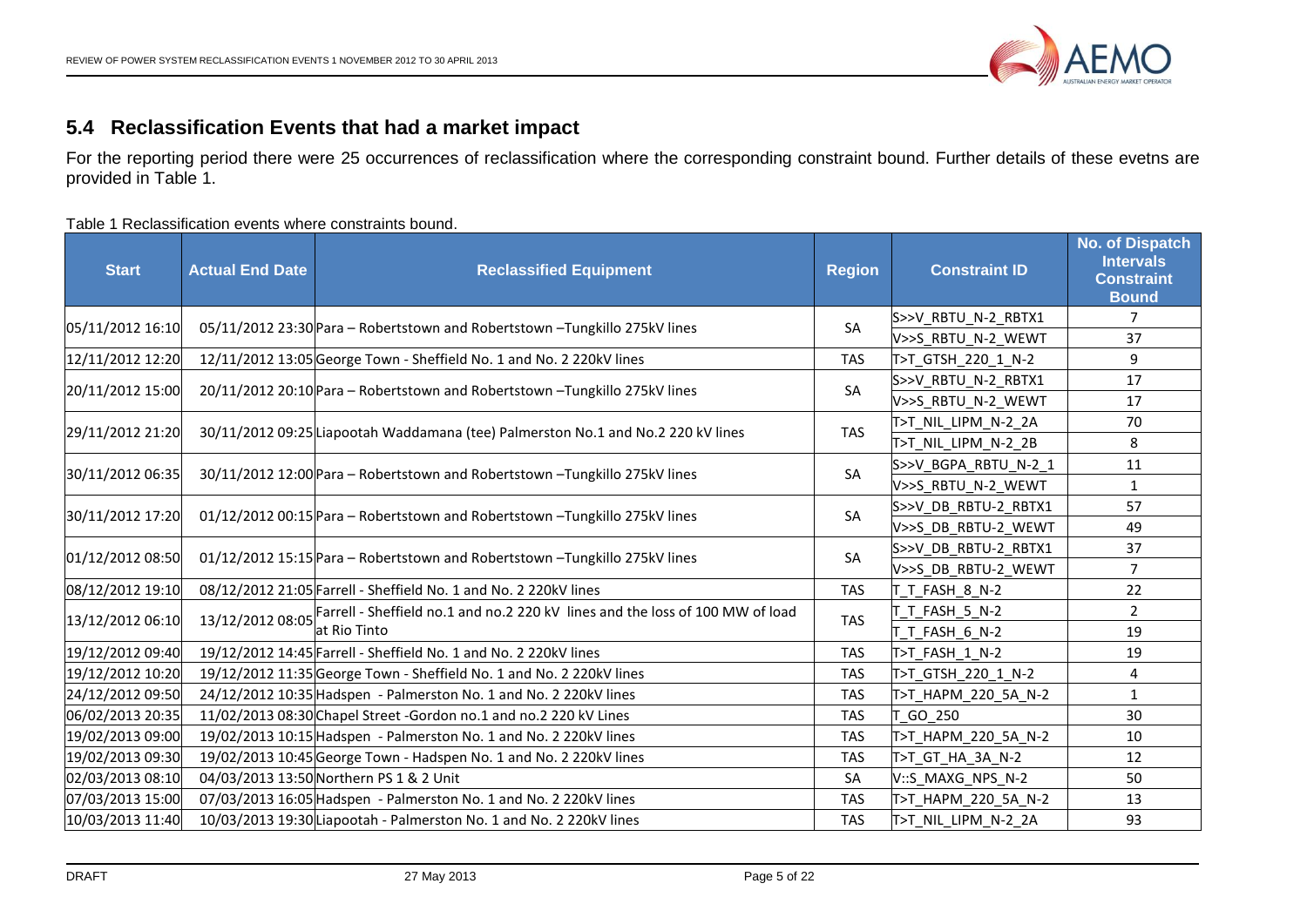

| <b>Start</b>     | <b>Actual End Date</b>       | <b>Reclassified Equipment</b>                                       | <b>Region</b> | <b>Constraint ID</b> | AUSTRALIAN ENERGY MARKET OPERATOR<br>No. of Dispatch<br><b>Intervals</b><br><b>Constraint</b><br><b>Bound</b> |
|------------------|------------------------------|---------------------------------------------------------------------|---------------|----------------------|---------------------------------------------------------------------------------------------------------------|
| 10/03/2013 12:45 |                              | 10/03/2013 16:50 Hadspen - Palmerston No. 1 and No. 2 220kV lines   | <b>TAS</b>    | T>T HAPM 220 5A N-2  | 15                                                                                                            |
| 10/03/2013 12:55 |                              | 10/03/2013 14:40 Rowville Yallourn No. 5 and No. 6 220kV lines      | VIC.          | V>V NIL ROYP56 R5 1  |                                                                                                               |
| 10/03/2013 13:00 |                              | 10/03/2013 19:10 Farrell - Sheffield No. 1 and No. 2 220kV lines    | <b>TAS</b>    | T>T FASH 1 N-2       |                                                                                                               |
| 10/03/2013 15:20 |                              | 10/03/2013 16:50 George Town - Hadspen No. 1 and No. 2 220kV lines  | <b>TAS</b>    | T>T GT HA 3A N-2     | 18                                                                                                            |
| 10/03/2013 16:35 |                              | 10/03/2013 17:45 Rowville Yallourn No. 5 and No. 6 220kV lines      | VIC.          | V>V NIL ROYP56 R5 1  | 13                                                                                                            |
| 21/03/2013 19:25 |                              | 21/03/2013 21:45 Liapootah - Palmerston No. 1 and No. 2 220kV lines | <b>TAS</b>    | T>T NIL LIPM N-2 2A  | 28                                                                                                            |
| 29/04/2013 18:45 | 17/05/2013 19:00 generator 2 | Millmerran power station generator 1 and Millmerran power station   | QLD           | N^^Q MPP N-2         | 21                                                                                                            |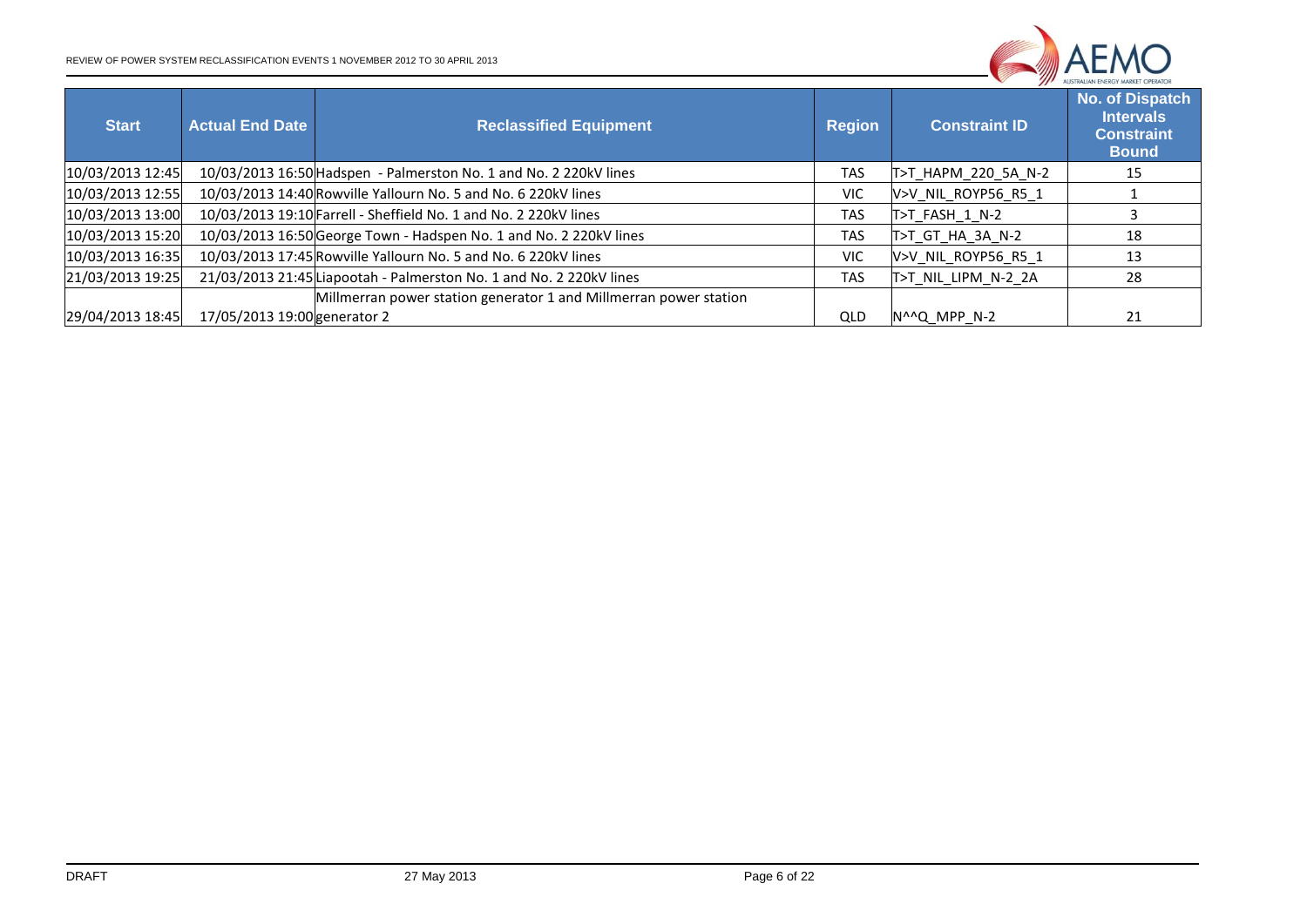

# <span id="page-6-0"></span>**6 Analysis Summary**

AEMO has analysed the re-classification trends during the relevant reporting period and has assessed the appropriateness and effectiveness of the relevant criteria that were applied in the case of each re-classification decisions and has deemed they are appropriate.

Analysis of the reclassifications occurring over the reporting period 1 November 2012 to 30 April 2013 is summarised in the [Table 2.](#page-6-1) Although the actual incidence of the event occurring is very low, generally the incidence of a normal credible contingency is also very low under similar conditions.

For the reporting period there were no occurrences where the reclassification event was actually realised.

<span id="page-6-1"></span>Table 2 Statistics for reclassifications over the reporting period 1 November 2012 to 30 April 2013.

| <b>Category</b>         | <b>Number Reclass</b><br><b>Events</b> | <b>Actual Incidence of</b><br><b>Event Occurring during</b><br>reclassification |
|-------------------------|----------------------------------------|---------------------------------------------------------------------------------|
| <b>Bushfires</b>        | 13                                     |                                                                                 |
| Lightning               | 260                                    |                                                                                 |
| Other                   | 11                                     |                                                                                 |
| <b>Total for Period</b> | 284                                    |                                                                                 |

Figure 1 shows the number of reclassification events per region over the reporting period 1 November 2012 to 30 April 2013.



*Figure 1 Reclassifications per region*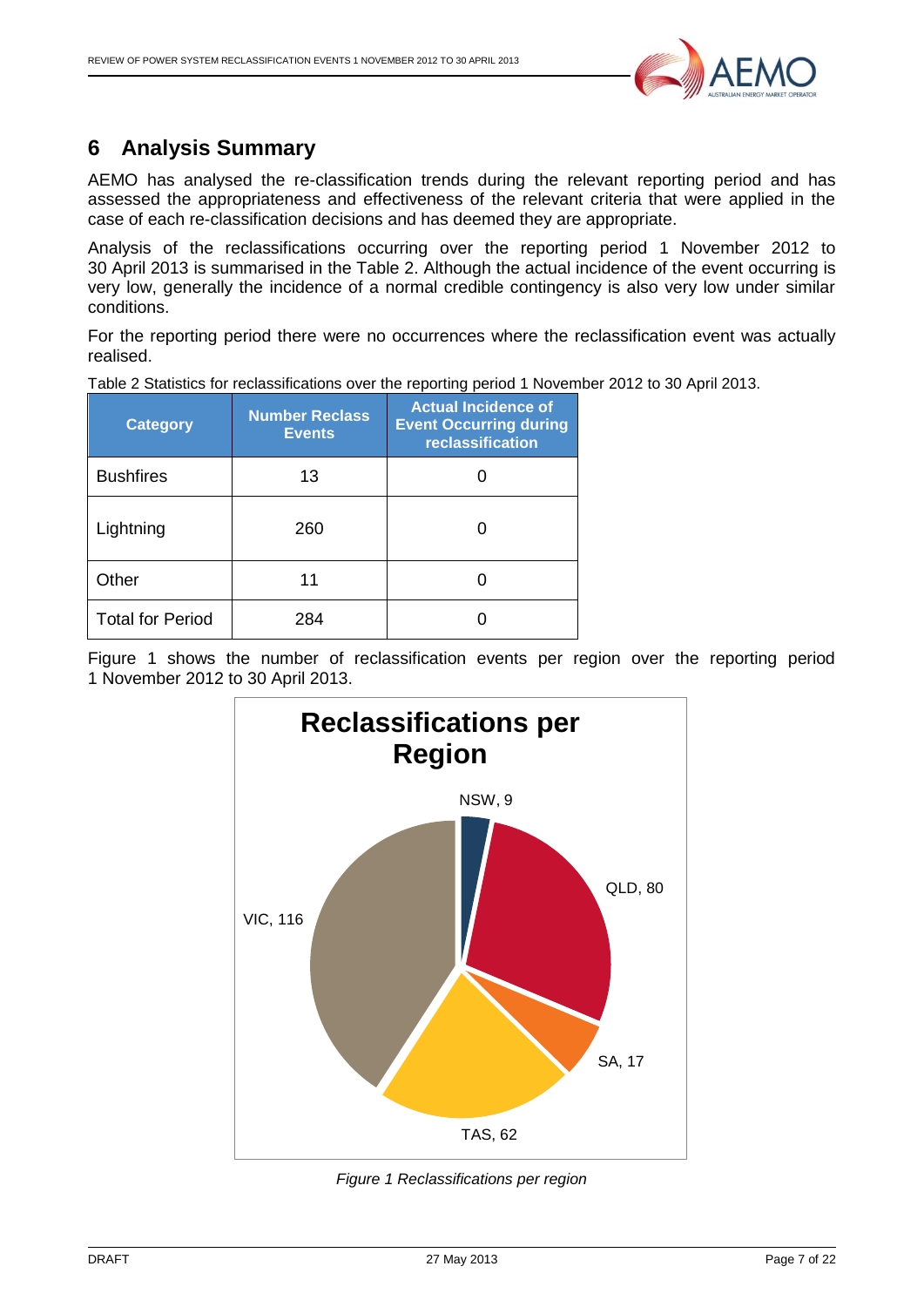

Table 3 and Figure 2 below show the historical statistics for reclassification events that occurred since October 2008.

Table 3 Historical statistics for reclassifications

| <b>Reporting</b><br><b>Period</b> | <b>Bushfires</b>                |                            |                                 | <b>Lightning</b>           |                                 | Other <sup>1</sup>         |                          |                            |                                 | <b>Totals for</b><br><b>Period</b> |                          |                              |                |                                 |                                   |                                   |                                 |                     |
|-----------------------------------|---------------------------------|----------------------------|---------------------------------|----------------------------|---------------------------------|----------------------------|--------------------------|----------------------------|---------------------------------|------------------------------------|--------------------------|------------------------------|----------------|---------------------------------|-----------------------------------|-----------------------------------|---------------------------------|---------------------|
|                                   |                                 |                            |                                 |                            |                                 | <b>Unknown</b>             |                          | <b>Protection</b>          |                                 | <b>Pollution</b>                   |                          | <b>Weather</b><br>conditions |                | <b>Station</b><br>configuration |                                   | <b>Auxiliary</b><br>supply outage |                                 |                     |
|                                   | <b>Reclass</b><br><b>Events</b> | <b>Actual</b><br>Incidence | <b>Reclass</b><br><b>Events</b> | <b>Actual</b><br>Incidence | <b>Reclass</b><br><b>Events</b> | <b>Actual</b><br>Incidence | <b>Reclass</b><br>Events | <b>Actual</b><br>Incidence | <b>Reclass</b><br><b>Events</b> | <b>Actual</b><br>Incidence         | Reclass Actual<br>Events | Incidence Events             | <b>Reclass</b> | <b>Actual</b><br>Incidence      | Reclass   Actual<br><b>Events</b> | Incidence                         | <b>Reclass</b><br><b>Events</b> | Actual<br>Incidence |
| 23/10/08<br>to<br>23/04/09        | $6\phantom{1}6$                 | $\overline{2}$             | 96                              | 1                          | 0                               | 0                          | $\mathbf 1$              | $\mathbf 0$                | 0                               | $\mathbf 0$                        | 0                        | 0                            | 0              | 0                               | $\mathbf 0$                       | 0                                 | 103                             | 3                   |
| 24/04/09<br>to<br>23/10/09        | -1                              | 0                          | 83                              | 0                          | 0                               | 0                          | $\overline{4}$           | $\mathbf 0$                | $\overline{2}$                  | 0                                  | 0                        | 0                            | 0              | 0                               | 0                                 | $\Omega$                          | 90                              | $\mathbf 0$         |
| 24/10/09<br>to<br>30/04/10        | 2                               | $\mathbf 0$                | 256                             | 1                          | $\Omega$                        | $\mathbf{0}$               | $\overline{2}$           | $\mathbf 0$                | $\pmb{0}$                       | $\pmb{0}$                          | 1                        | $\mathbf 0$                  | $\mathbf 0$    | $\mathbf 0$                     | $\Omega$                          | $\Omega$                          | 261                             | $\mathbf{1}$        |
| 01/05/10<br>to<br>30/10/10        | $\Omega$                        | $\mathbf{0}$               | 46                              | 1                          | $\Omega$                        | $\Omega$                   | $\overline{1}$           | -1                         | 0                               | 0                                  | 0                        | $\Omega$                     | 1              | $\Omega$                        | 1                                 | $\Omega$                          | 49                              | 2                   |
| 01/11/10<br>to<br>30/04/11        | $\Omega$                        | 0                          | 278                             | 8                          | $\mathbf 1$                     | $\mathbf 0$                | $\,6\,$                  | $\mathbf 0$                | 0                               | $\mathbf 0$                        | 3                        | 0                            | 0              | $\mathbf 0$                     | 0                                 | 0                                 | 288                             | 8                   |
| 01/05/11<br>to<br>31/10/11        | 2                               | $\mathbf 0$                | 81                              | $\mathbf 0$                | $\mathbf{1}$                    | 0                          | $\overline{2}$           | $\mathbf 0$                | $\pmb{0}$                       | $\pmb{0}$                          | 0                        | 0                            | 0              | $\pmb{0}$                       | $\mathbf 1$                       | $\Omega$                          | 87                              | $\mathbf 0$         |
| 01/11/11<br>to<br>30/4/12         | $\mathbf 0$                     | $\mathbf 0$                | 299                             | $\overline{2}$             | $\overline{7}$                  | 3                          | $\mathbf 0$              | $\mathbf 0$                | 0                               | $\mathbf 0$                        | 0                        | $\mathbf 0$                  | $\mathbf 0$    | $\mathbf 0$                     | $\mathbf 0$                       | 0                                 | 306                             | 5                   |
| 01/05/12<br>to<br>31/10/12        | 3                               | $\mathbf 0$                | 79                              | $\mathbf 0$                | 3                               | $\mathbf 0$                | $\mathbf 1$              | $\mathbf 0$                | $\pmb{0}$                       | $\mathbf 0$                        | 0                        | $\mathbf 0$                  | 3              | $\mathbf 0$                     | $\mathbf 0$                       | $\Omega$                          | 89                              | $\mathbf 0$         |
| 01/11/12<br>to<br>30/04/13        | 13                              | $\mathbf{0}$               | 260                             | $\mathbf{O}$               | $6 \overline{6}$                | $\overline{0}$             | 3                        | $\mathbf{0}$               | $\mathbf 0$                     | $\mathbf 0$                        | $\mathbf{1}$             | $\mathbf 0$                  | $\mathbf 0$    | $\mathbf{0}$                    | $\mathbf{1}$                      | $\mathbf{0}$                      | 284                             | $\mathbf{0}$        |
| <b>Totals</b>                     | 27                              | $\overline{2}$             | 1478                            | 13                         | 18                              | 3 <sup>1</sup>             | 20                       | $\overline{1}$             | $\overline{2}$                  | $\bf{0}$                           | 5                        | $\bf{0}$                     | 4              | $\bf{0}$                        | 3                                 | $\bf{0}$                          | 1557                            | 19                  |

1 These are the only instances of Reclassification under the "Other" category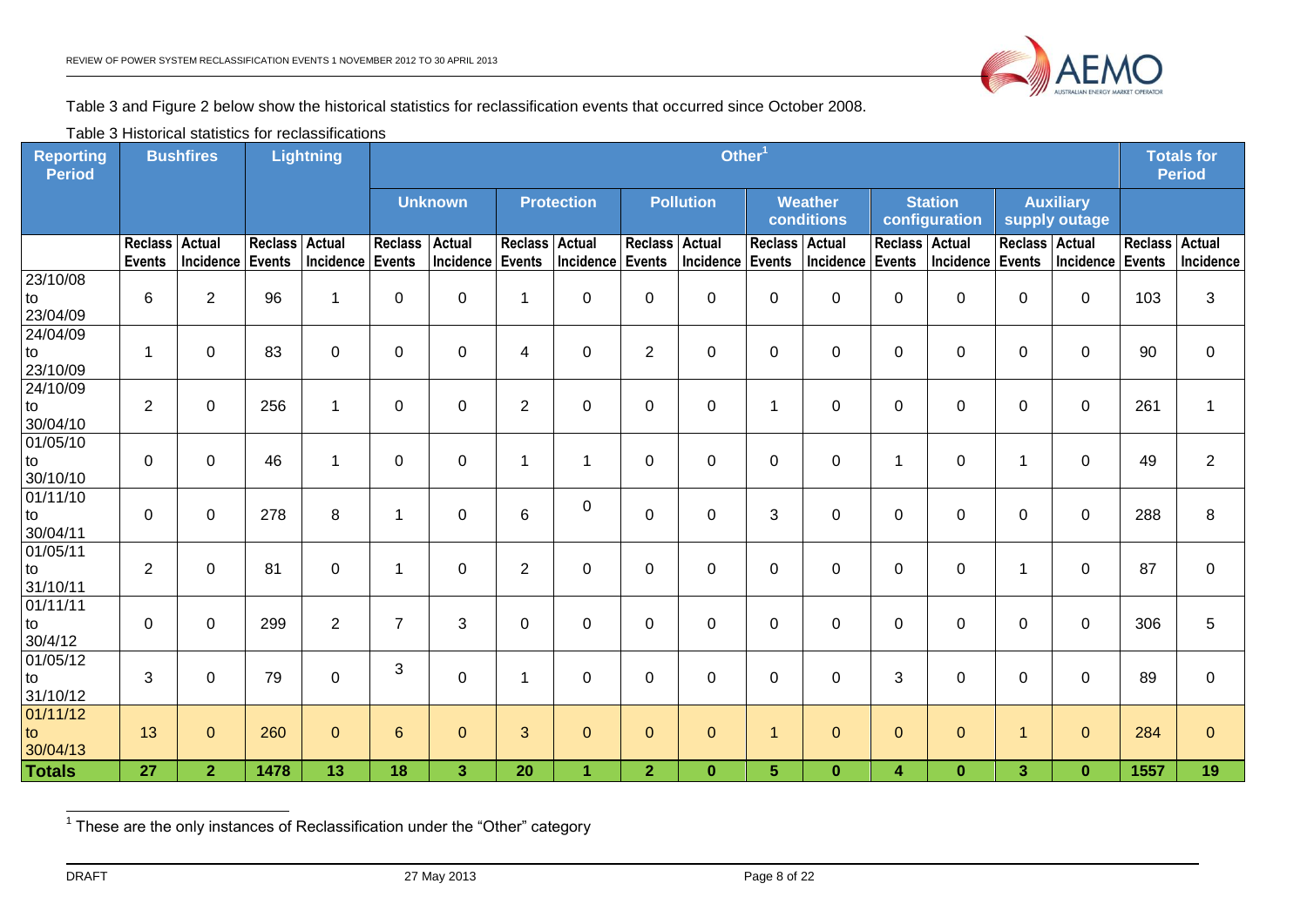

*Figure 2 Reclassifications per period*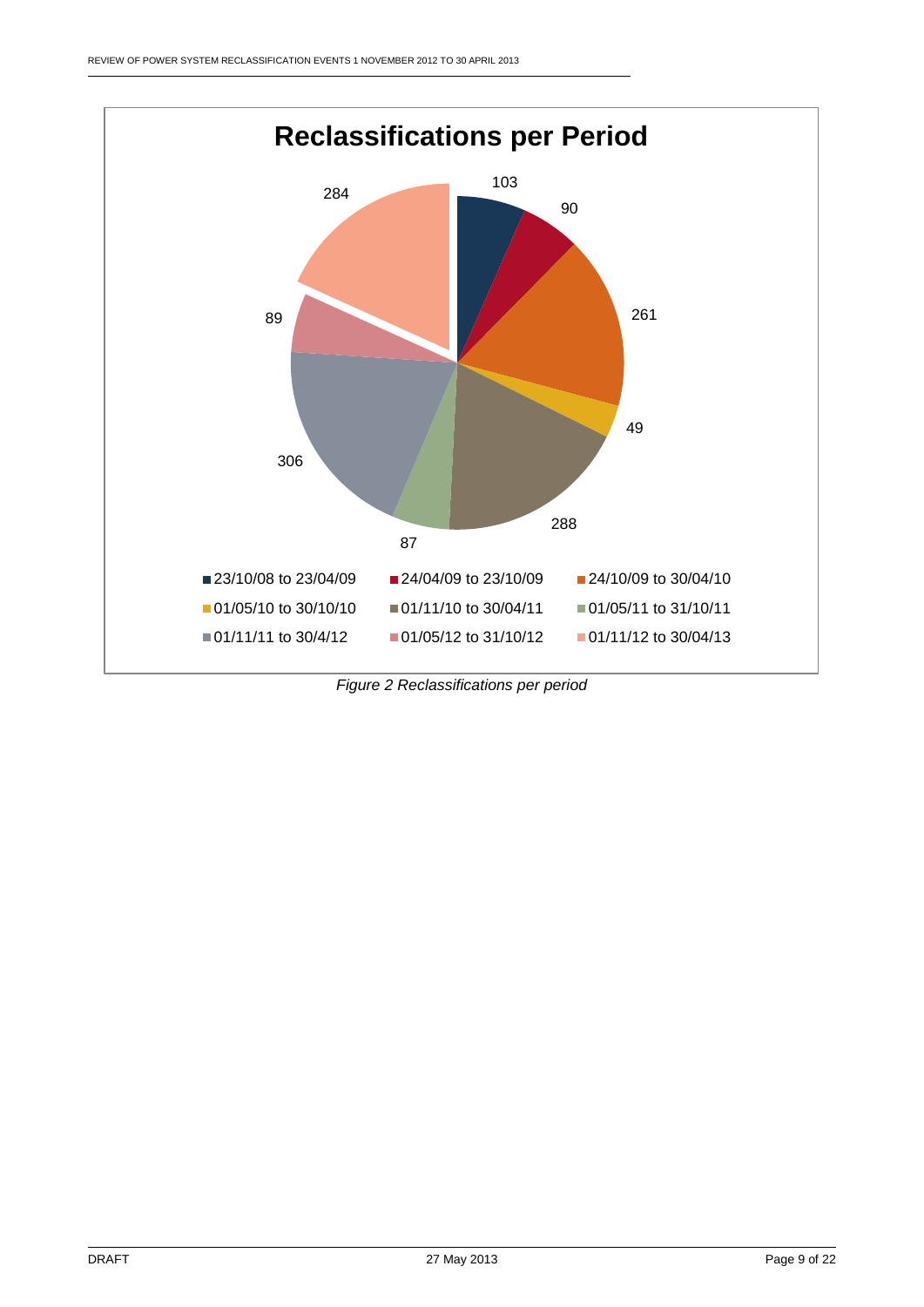

# **Record of Reclassification Events**

Table 4 Reclassification events from 1 November 2012 to 30 April 2012

<span id="page-9-1"></span><span id="page-9-0"></span>

| <b>Start</b><br><b>MN</b> | <b>Start</b>     | <b>Actual End Date</b> | <b>End MN</b> | <b>Reclassified Equipment</b>                                                              | <b>Region</b> | <b>Reason</b>    | <b>Source</b> |
|---------------------------|------------------|------------------------|---------------|--------------------------------------------------------------------------------------------|---------------|------------------|---------------|
| 40164                     | 01/11/2012 16:20 | 01/11/2012 17:30       | 40165         | Chalumbin Woree No.876 and No. 877 275kV lines                                             | QLD           | <b>Bushfires</b> | <b>INJI</b>   |
| 40177                     | 04/11/2012 16:05 | 04/11/2012 16:40       | 40178         | Para - Robertstown and Robertstown - Tungkillo 275kV lines                                 | <b>SA</b>     | Lightning        | <b>GPATS</b>  |
| 40179                     | 04/11/2012 20:45 | 04/11/2012 22:25       | 40180         | Para - Robertstown and Robertstown - Tungkillo 275kV lines                                 | <b>SA</b>     | Lightning        | <b>GPATS</b>  |
| 40188                     | 05/11/2012 16:10 | 05/11/2012 23:30       | 40193         | Para - Robertstown and Robertstown - Tungkillo 275kV lines                                 | <b>SA</b>     | Lightning        | <b>GPATS</b>  |
| 40194                     | 06/11/2012 00:05 | 06/11/2012 01:05       | 40196         | Para - Robertstown and Robertstown - Tungkillo 275kV lines                                 | <b>SA</b>     | Lightning        | <b>GPATS</b>  |
| 40200                     | 06/11/2012 11:55 | 06/11/2012 12:55       | 40203         | George Town - Sheffield No. 1 and No. 2 220kV lines                                        | <b>TAS</b>    | Lightning        | <b>GPATS</b>  |
| 40201                     | 06/11/2012 12:15 | 06/11/2012 13:25       | 40206         | George Town - Hadspen No. 1 and No. 2 220kV lines                                          | <b>TAS</b>    | Lightning        | <b>GPATS</b>  |
| 40204                     | 06/11/2012 13:05 | 06/11/2012 16:10       | 40208         | Hazelwood PS - Rowville No. 1 and 2 220kV lines                                            | <b>VIC</b>    | Lightning        | <b>GPATS</b>  |
| 40210                     | 06/11/2012 19:00 | 06/11/2012 20:05       | 40211         | Glenrowan - Dederang No. 1 and No. 3 220kV lines                                           | <b>VIC</b>    | Lightning        | <b>GPATS</b>  |
| 40213                     | 07/11/2012 12:05 | 07/11/2012 12:45       | 40214         | Glenrowan - Dederang No. 1 and No. 3 220kV lines                                           | <b>VIC</b>    | Lightning        | <b>GPATS</b>  |
| 40217                     | 08/11/2012 04:45 | 08/11/2012 06:30       | 40219         | Hazelwood PS - Rowville No. 1 and 2 220kV lines                                            | <b>VIC</b>    | Lightning        | <b>GPATS</b>  |
| 40220                     | 08/11/2012 07:55 | 08/11/2012 11:35       | 40224         | Eildon - Mt Beauty No. 1 and No. 2 220kV lines                                             | <b>VIC</b>    | Lightning        | <b>GPATS</b>  |
| 40221                     | 08/11/2012 08:50 | 08/11/2012 11:35       | 40225         | Glenrowan - Dederang No. 1 and No. 3 220kV lines                                           | <b>VIC</b>    | Lightning        | <b>GPATS</b>  |
| 40228                     | 08/11/2012 12:40 | 08/11/2012 15:05       | 40232         | Eildon - Mt Beauty No. 1 and No. 2 220kV lines                                             | <b>VIC</b>    | Lightning        | <b>GPATS</b>  |
| 40229                     | 08/11/2012 12:45 | 08/11/2012 15:05       | 40233         | Glenrowan - Dederang No. 1 and No. 3 220kV lines                                           | <b>VIC</b>    | Lightning        | <b>GPATS</b>  |
| 40231                     | 08/11/2012 14:25 | 08/11/2012 15:10       | 40234         | Chapel St - Liapootah No. 1 and No. 2 220kV lines                                          | <b>TAS</b>    | Lightning        | <b>GPATS</b>  |
| 40235                     | 09/11/2012 10:35 | 09/11/2012 11:50       | 40236         | Chapel St - Liapootah No. 1 and No. 2 220kV lines                                          | <b>TAS</b>    | Lightning        | <b>GPATS</b>  |
| 40238                     | 09/11/2012 13:55 | 09/11/2012 15:05       | 40240         | George Town - Sheffield No. 1 and No. 2 220kV lines                                        | <b>TAS</b>    | Lightning        | <b>GPATS</b>  |
| 40251                     | 12/11/2012 10:10 | 12/11/2012 11:10       | 40253         | Farrell - Reece no.1 and no.2 220 kV lines                                                 | <b>TAS</b>    | Lightning        | <b>GPATS</b>  |
| 40254                     | 12/11/2012 12:20 | 12/11/2012 13:05       | 40255         | George Town - Sheffield No. 1 and No. 2 220kV lines                                        | <b>TAS</b>    | Lightning        | <b>GPATS</b>  |
| 40304                     | 18/11/2012 06:25 | 18/11/2012 07:45       | 40305         | Hazelwood PS - Rowville No. 1 and 2 220kV lines                                            | <b>VIC</b>    | Lightning        | GPATS;#INJI   |
| 40307                     | 18/11/2012 11:30 | 18/11/2012 12:45       | 40308         | Eildon - Mt Beauty No. 1 and No. 2 220kV lines                                             | <b>VIC</b>    | Lightning        | GPATS;#INJI   |
| 40310                     | 18/11/2012 15:10 | 18/11/2012 16:25       | 10312         | Eildon - Mt Beauty No. 1 and No. 2 220kV lines                                             | <b>VIC</b>    | Lightning        | GPATS;#INJI   |
| 40313                     | 18/11/2012 16:30 | 18/11/2012 17:20       | 10314         | Moranbah - Goonyella 7369 and 7370 132kV Lines                                             | QLD           | Lightning        | <b>GPATS</b>  |
| 40316                     | 18/11/2012 20:45 | 18/11/2012 22:00       | 40317         | Kemmis-Moranbah Tee Burton Downs 7117 and Nebo-Moranbah Tee<br>Coppabella 7118 132kV lines | QLD           | Lightning        | <b>GPATS</b>  |
| 40318                     | 18/11/2012 22:50 | 19/11/2012 01:30       | 40319         | Collinsville-Mackay Tee Proserpine 7125 and 7126 132kV Lines                               | QLD           | Lightning        | <b>GPATS</b>  |
| 40324                     | 19/11/2012 13:30 | 19/11/2012 18:20       | 40328         | Collinsville - Mackay tee Proserpine 7125 and 7126 132kV Lines                             | QLD           | Lightning        | <b>GPATS</b>  |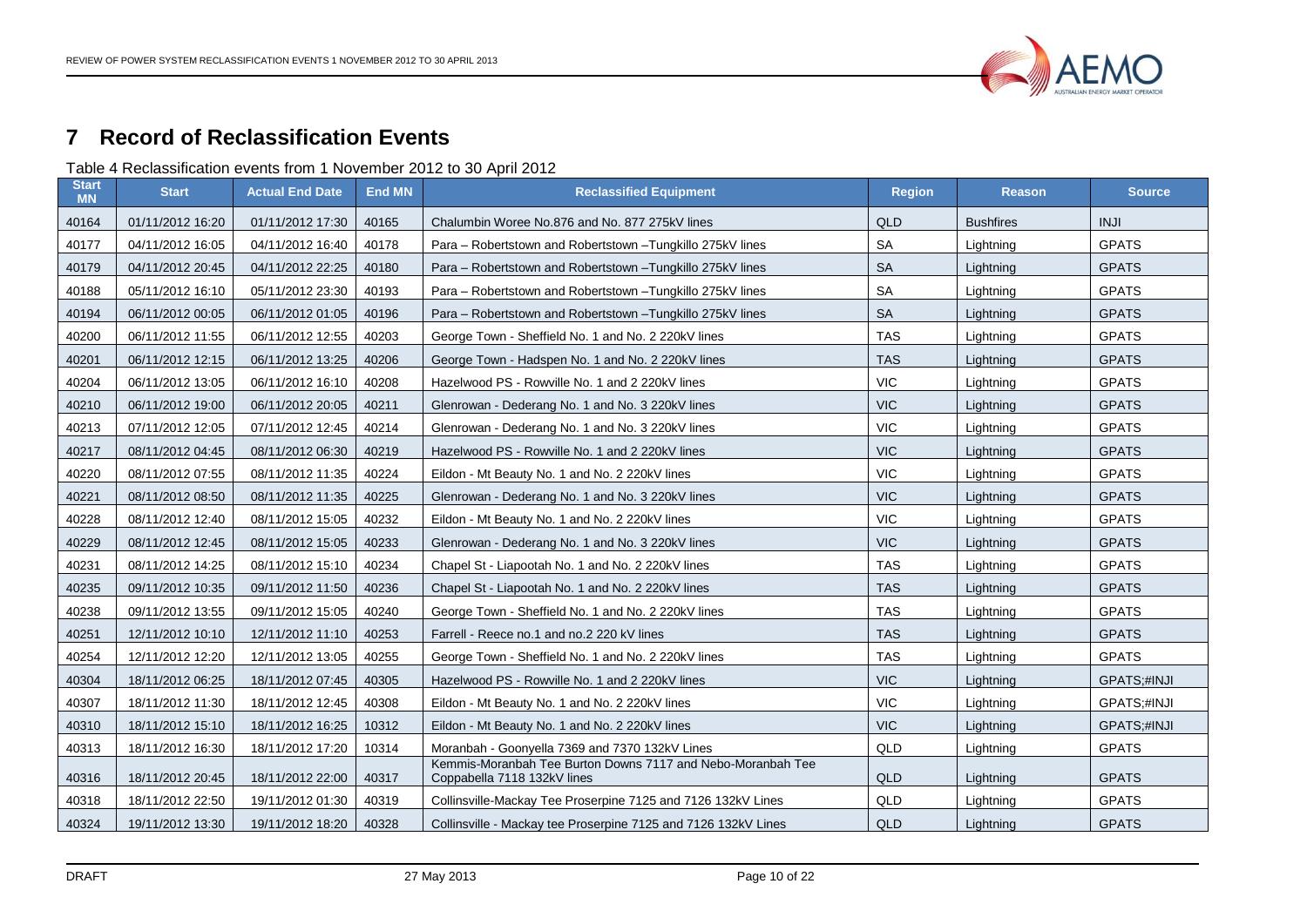

| <b>Start</b><br><b>MN</b> | <b>Start</b>     | <b>Actual End Date</b> | <b>End MN</b> | <b>Reclassified Equipment</b>                                                                                                    | <b>Region</b> | <b>Reason</b>    | <b>Source</b>                |
|---------------------------|------------------|------------------------|---------------|----------------------------------------------------------------------------------------------------------------------------------|---------------|------------------|------------------------------|
| 40325                     | 19/11/2012 13:55 | 19/11/2012 16:15       | 40327         | Kemmis - Moranbah tee Burton Downs 132kV line 7117 and Nebo -<br>Moranbah tee Coppabella 132 kV line 7118 132kV line             | QLD           | Lightning        | GPATS;#INJI                  |
| 40331                     | 19/11/2012 22:10 | 20/11/2012 01:00       | 40333         | Kemmis-Moranbah Tee Burton Downs and Nebo-Moranbah Tee Coppabella<br>7117 and 7118 132kV Lines                                   | QLD           | Lightning        | <b>GPATS</b>                 |
| 40332                     | 20/11/2012 00:15 | 20/11/2012 02:30       | 40334         | Collinsville - Mackay tee Proserpine 7125 and 7126 132kV Lines                                                                   | QLD           | Lightning        | <b>GPATS</b>                 |
| 40338                     | 20/11/2012 14:00 | 20/11/2012 18:50       | 40350         | Collinsville - Mackay tee Proserpine 7125 and 7126 132kV Lines                                                                   | QLD           | Lightning        | <b>GPATS</b>                 |
| 40340                     | 20/11/2012 15:00 | 20/11/2012 20:10       | 10351         | Para - Robertstown and Robertstown - Tungkillo 275kV lines                                                                       | SA            | Lightning        | <b>GPATS</b>                 |
| 40344                     | 20/11/2012 15:25 | 20/11/2012 20:20       | 40353         | Kemmis-Moranbah Tee Burton Downs and Nebo-Moranbah Tee Coppabella<br>7117/7118 132kV lines                                       | QLD           | Lightning        | <b>GPATS</b>                 |
| 40342                     | 20/11/2012 15:25 | 20/11/2012 20:20       | 40352         | Moranbah - Goonyella 7369/7370 132kV lines                                                                                       | QLD           | Lightning        | <b>GPATS</b>                 |
| 40356                     | 21/11/2012 15:10 | 21/11/2012 16:45       | 40358         | emmis-Moranbah Tee Burton Downs 7117 and Nebo-Moranbah Tee<br>Coppabella 7118 132kV lines                                        | QLD           | Lightning        | GPATS;#INJI                  |
| 40357                     | 21/11/2012 15:25 | 21/11/2012 16:45       | 40359         | Collinsville - Mackay tee Proserpine 7125 and 7126 132kV Lines                                                                   | QLD           | Lightning        | GPATS;#INJI                  |
| 40366                     | 22/11/2012 16:10 | 22/11/2012 16:45       | 40368         | Moranbah - Goonyella 7369 and 7370 132 kV lines in Queensland                                                                    | <b>QLD</b>    | Lightning        | GPATS;#INJI;#T<br><b>NSP</b> |
| 40369                     | 22/11/2012 18:00 | 22/11/2012 19:00       | 40370         | Collinsville - Mackay tee Proserpine 7125 and 7126 132kV Lines                                                                   | QLD           | Lightning        | GPATS;#INJI                  |
| 40384                     | 25/11/2012 02:35 | 25/11/2012 06:00       | 40386         | Moranbah - Goonyella 7369 and 7370 132 kV lines                                                                                  | QLD           | Lightning        | GPATS;#INJI                  |
| 40389                     | 25/11/2012 17:35 | 25/11/2012 18:40       | 40390         | Collinsville - Mackay tee Proserpine 7125 and 7126 132kV Lines                                                                   | QLD           | Lightning        | GPATS;#INJI                  |
| 40392                     | 26/11/2012 04:15 | 26/11/2012 05:35       | 40394         | Para – Robertstown and Robertstown – Tungkillo 275kV lines                                                                       | SA            | Lightning        | <b>GPATS</b>                 |
| 40395                     | 26/11/2012 05:30 | 26/11/2012 07:05       | 40396         | Para - Robertstown and Robertstown - Tungkillo 275kV lines                                                                       | SA            | Lightning        | <b>GPATS</b>                 |
| 40398                     | 26/11/2012 16:15 | 26/11/2012 21:00       | 40400         | Para - Robertstown and Robertstown - Tungkillo 275kV lines                                                                       | SA            | Lightning        | <b>GPATS</b>                 |
| 40401                     | 27/11/2012 00:15 | 27/11/2012 03:10       | 40405         | Para - Robertstown and Robertstown - Tungkillo 275kV lines                                                                       | SA            | Lightning        | <b>GPATS</b>                 |
| 40402                     | 27/11/2012 00:30 | 27/11/2012 01:35       | 40404         | Hazelwood PS - Rowville No. 1 and 2 220kV lines                                                                                  | <b>VIC</b>    | Lightning        | <b>GPATS</b>                 |
| 40408                     | 27/11/2012 04:50 | 27/11/2012 10:35       | 40419         | Hazelwood PS - Rowville No. 1 and 2 220kV lines                                                                                  | <b>VIC</b>    | Lightning        | <b>GPATS</b>                 |
| 40412                     | 27/11/2012 07:10 | 27/11/2012 12:45       | 40423         | Eildon - Mt Beauty No. 1 and No. 2 220kV lines                                                                                   | <b>VIC</b>    | Lightning        | <b>GPATS</b>                 |
| 40415                     | 27/11/2012 08:05 | 27/11/2012 10:55       | 40420         | Glenrowan - Dederang No. 1 and No. 3 220kV lines                                                                                 | <b>VIC</b>    | Lightning        | <b>GPATS</b>                 |
| 40424                     | 27/11/2012 13:30 | 01/01/2014 00:00       | XX            | Berri No. 1 66kV Bus & Murraylink                                                                                                | <b>SA</b>     | Other            | <b>TNSP</b>                  |
| 40425                     | 27/11/2012 13:40 | 27/11/2012 14:30       | 40426         | Eildon - Mt Beauty No. 1 and No. 2 220kV lines                                                                                   | <b>VIC</b>    | Lightning        | <b>GPATS</b>                 |
| 40447                     | 29/11/2012 21:20 | 30/11/2012 09:25       | 40454         | Liapootah Waddamana (tee) Palmerston No.1 and No.2 220 kV lines                                                                  | <b>TAS</b>    | <b>Bushfires</b> | <b>TNSP</b>                  |
| 40450                     | 30/11/2012 03:30 | 30/11/2012 06:00       | 40451         | Para - Robertstown and Robertstown - Tungkillo 275kV lines                                                                       | <b>SA</b>     | Lightning        | <b>GPATS</b>                 |
| 40452                     | 30/11/2012 06:35 | 30/11/2012 12:00       | 40456         | Para – Robertstown and Robertstown – Tungkillo 275kV lines                                                                       | <b>SA</b>     | Lightning        | <b>GPATS</b>                 |
| 40458                     | 30/11/2012 15:15 | 30/11/2012 19:40       | 40461         | Liapootah Waddamana (tee) Palmerston No.1 and No.2 220 kV transmission<br>lines and Palmerston Waddamana 110kV transmission line | <b>TAS</b>    | <b>Bushfires</b> | <b>TNSP</b>                  |
| 40460                     | 30/11/2012 17:20 | 01/12/2012 00:15       | 40469         | Para – Robertstown and Robertstown –Tungkillo 275kV lines                                                                        | <b>SA</b>     | Lightning        | <b>GPATS</b>                 |
| 40464                     | 30/11/2012 21:20 | 02/12/2012 08:15       | 40503         | Liapootah Waddamana (tee) Palmerston No.1 and No.2 220 kV transmission<br>lines and Palmerston Waddamana 110kV transmission line | <b>TAS</b>    | <b>Bushfires</b> | <b>TNSP</b>                  |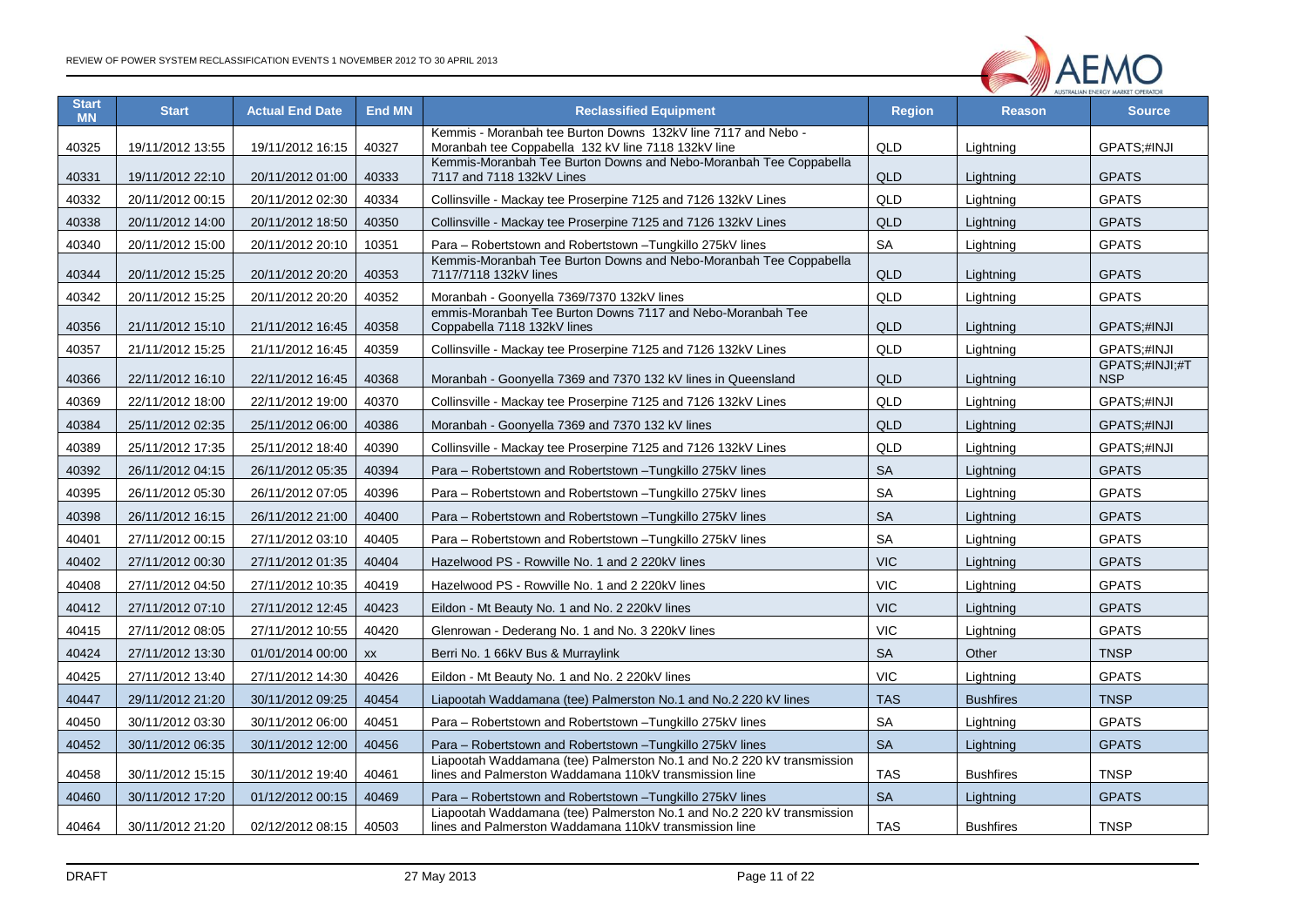

| <b>Start</b><br><b>MN</b> | <b>Start</b>     | <b>Actual End Date</b> | <b>End MN</b> | <b>Reclassified Equipment</b>                                                                 | <b>Region</b> | <b>Reason</b>    | <b>Source</b> |
|---------------------------|------------------|------------------------|---------------|-----------------------------------------------------------------------------------------------|---------------|------------------|---------------|
| 40466                     | 30/11/2012 23:45 | 01/12/2012 03:05       | 40473         | Hazelwood PS - Rowville No. 1 and 2 220kV lines                                               | <b>VIC</b>    | Lightning        | <b>GPATS</b>  |
| 40467                     | 30/11/2012 23:45 | 01/12/2012 03:05       | 40474         | Rowville-Yallourn No 5 & No. 6 220kV lines                                                    | <b>VIC</b>    | Lightning        | <b>GPATS</b>  |
| 40471                     | 01/12/2012 02:00 | 01/12/2012 04:30       | 40476         | Eildon - Mt Beauty No. 1 and No. 2 220kV lines                                                | <b>VIC</b>    | Lightning        | <b>GPATS</b>  |
| 40475                     | 01/12/2012 03:15 | 01/12/2012 04:30       | 40477         | Glenrowan - Dederang No. 1 and No. 3 220kV lines                                              | <b>VIC</b>    | Lightning        | <b>GPATS</b>  |
| 40479                     | 01/12/2012 08:50 | 01/12/2012 15:15       | 40488         | Para – Robertstown and Robertstown – Tungkillo 275kV lines                                    | <b>SA</b>     | Lightning        | <b>GPATS</b>  |
| 40489                     | 01/12/2012 15:55 | 01/12/2012 17:45       | 40497         | Hazelwood PS - Rowville No. 1 and 2 220kV lines                                               | <b>VIC</b>    | Lightning        | GPATS;#INJI   |
| 40490                     | 01/12/2012 15:55 | 01/12/2012 17:45       | 40498         | Rowville - Yallourn PS No.5 and No.6 220kV Lines                                              | <b>VIC</b>    | Lightning        | GPATS;#INJI   |
| 40494                     | 01/12/2012 17:55 | 01/12/2012 20:10       | 40501         | Eildon - Mt Beauty No. 1 and No. 2 220kV lines                                                | <b>VIC</b>    | Lightning        | GPATS;#INJI   |
| 40493                     | 01/12/2012 17:55 | 01/12/2012 20:00       | 40500         | Glenrowan - Dederang No. 1 and No. 3 220kV lines                                              | <b>VIC</b>    | Lightning        | GPATS;#INJI   |
| 40550                     | 05/12/2012 15:20 | 05/12/2012 19:05       | 40560         | Collinsville - Mackay tee Proserpine 7125 and 7126 132kV Lines                                | QLD           | Lightning        | GPATS;#TNSP   |
| 40590                     | 08/12/2012 19:10 | 08/12/2012 21:05       | 40599         | Farrell - Sheffield No. 1 and No. 2 220kV lines                                               | <b>TAS</b>    | Lightning        | GPATS;#INJI   |
| 40591                     | 08/12/2012 19:35 | 08/12/2012 23:00       | 40606         | George Town - Sheffield No. 1 and No. 2 220kV lines                                           | <b>TAS</b>    | Lightning        | GPATS;#INJI   |
| 40593                     | 08/12/2012 20:15 | 08/12/2012 23:55       | 40601         | Hazelwood PS - Rowville No. 1 and 2 220kV lines                                               | <b>VIC</b>    | Lightning        | GPATS;#INJI   |
| 40594                     | 08/12/2012 20:15 | 08/12/2012 23:55       | 40600         | Rowville - Yallourn PS No.5 & No.6 220kV lines                                                | <b>VIC</b>    | Lightning        | GPATS;#INJI   |
| 40595                     | 08/12/2012 20:25 | 08/12/2012 23:00       | 40598         | George Town - Hadspen No. 1 and No. 2 220kV lines                                             | <b>TAS</b>    | Lightning        | GPATS;#INJI   |
| 40596                     | 08/12/2012 20:25 | 08/12/2012 23:00       | 40597         | Hadspen - Palmerston No. 1 and No. 2 220kV lines                                              | <b>TAS</b>    | Lightning        | GPATS;#INJI   |
| 40602                     | 08/12/2012 21:30 | 08/12/2012 23:20       | 40603         | Eildon - Mt Beauty No. 1 and No. 2 220kV lines                                                | <b>VIC</b>    | Lightning        | GPATS;#INJI   |
| 40608                     | 09/12/2012 01:05 | 09/12/2012 05:00       | 40613         | Hazelwood PS - Rowville No. 1 and 2 220kV lines                                               | <b>VIC</b>    | Lightning        | GPATS;#INJI   |
| 40609                     | 09/12/2012 01:05 | 09/12/2012 05:00       | 40614         | Rowville-Yallourn No 5 & No. 6 220kV lines                                                    | <b>VIC</b>    | Lightning        | GPATS;#INJI   |
| 40611                     | 09/12/2012 04:20 | 09/12/2012 09:15       | .40621        | Eildon - Mt Beauty No. 1 and No. 2 220kV lines                                                | <b>VIC</b>    | Lightning        | GPATS;#INJI   |
| 40616                     | 09/12/2012 06:00 | 09/12/2012 08:55       | 40620         | Glenrowan - Dederang No. 1 and No. 3 220kV lines                                              | <b>VIC</b>    | Lightning        | <b>GPATS</b>  |
| 40631                     | 10/12/2012 19:05 | 10/12/2012 20:40       | 40632         | Sheffield Burnie 220kV line and Sheffield Burnie 110kV transmission line                      | <b>TAS</b>    | <b>Bushfires</b> | <b>TNSP</b>   |
| 4660                      | 13/12/2012 06:00 | 13/12/2012 08:05       | 40665         | Farrell- Reece No.1 and No.2 220 kV lines                                                     | QLD           | Lightning        | <b>GPATS</b>  |
| 40661                     | 13/12/2012 06:10 | 13/12/2012 08:05       | 40664         | Farrell - Sheffield no.1 and no.2 220 kV lines and the loss of 100 MW of load<br>at Rio Tinto | QLD           | Lightning        | GPATS;#INJI   |
| 40705                     | 15/12/2012 06:30 | 15/12/2012 20:15       | 40720         | Eildon - Mt Beauty No. 1 and No. 2 220kV lines                                                | <b>VIC</b>    | Lightning        | GPATS;#INJI   |
| 40706                     | 15/12/2012 06:55 | 15/12/2012 12:10       | 40713         | Glenrowan - Dederang No. 1 and No. 3 220kV lines                                              | <b>NSW</b>    | Lightning        | GPATS;#INJI   |
| 40708                     | 15/12/2012 07:05 | 15/12/2012 10:15       | 40708         | Hazelwood PS - Rowville No. 1 and 2 220kV lines                                               | <b>VIC</b>    | Lightning        | GPATS;#INJI   |
| 40707                     | 15/12/2012 07:05 | 15/12/2012 10:15       | 40711         | Rowville - Yallourn No.5 & No.6 220kV transmission lines                                      | <b>VIC</b>    | Lightning        | GPATS;#INJI   |
| 40716                     | 15/12/2012 15:50 | 15/12/2012 17:20       | 40717         | Glenrowan - Dederang No. 1 and No. 3 220kV lines                                              | <b>VIC</b>    | Lightning        | GPATS;#INJI   |
| 40718                     | 15/12/2012 18:05 | 15/12/2012 20:15       | 40719         | Glenrowan - Dederang No. 1 and No. 3 220kV lines                                              | <b>VIC</b>    | Lightning        | GPATS;#INJI   |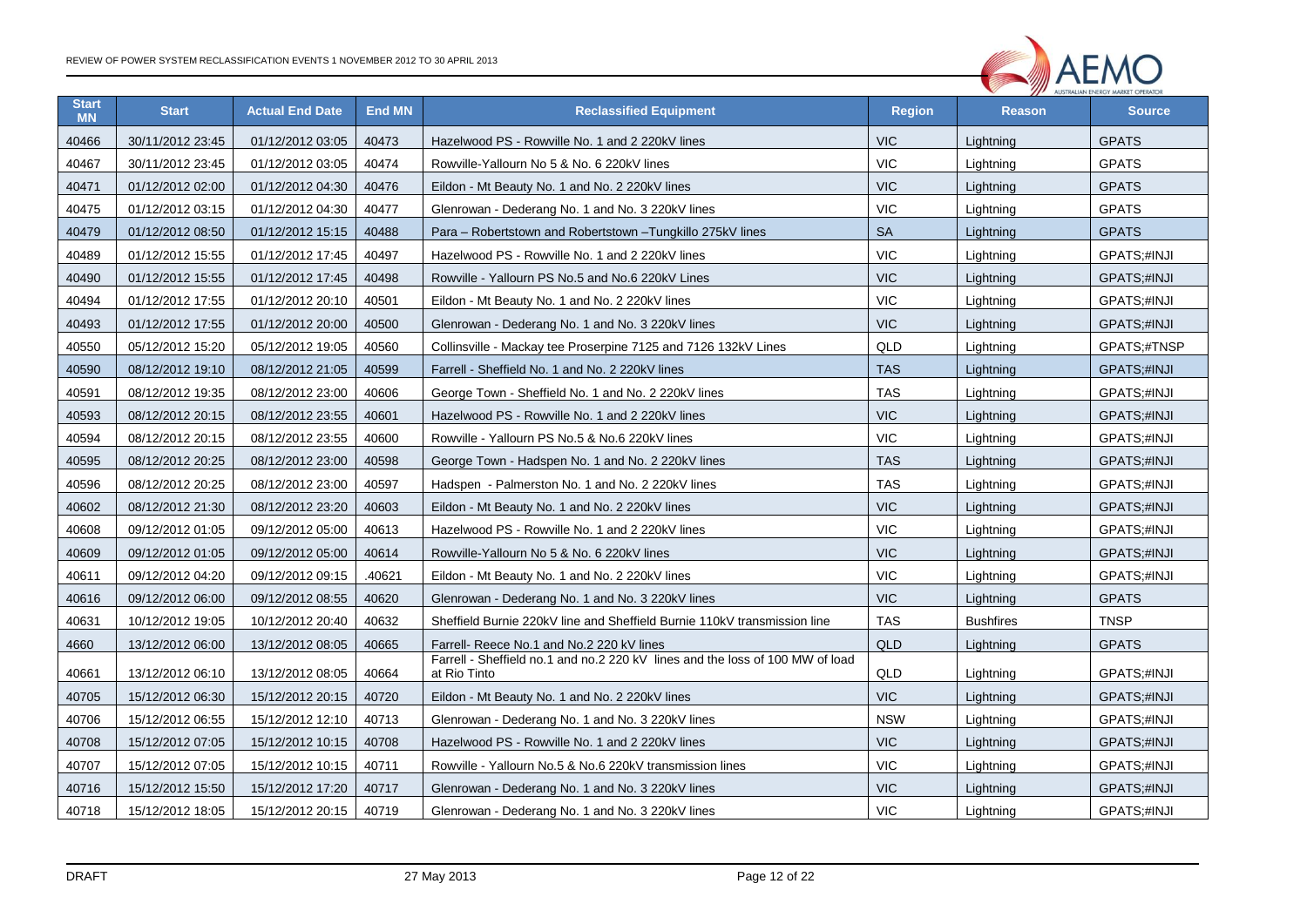

| <b>Start</b><br><b>MN</b> | <b>Start</b>     | <b>Actual End Date</b> | <b>End MN</b> | <b>Reclassified Equipment</b>                                                              | <b>Region</b> | <b>Reason</b>    | <b>Source</b>                |
|---------------------------|------------------|------------------------|---------------|--------------------------------------------------------------------------------------------|---------------|------------------|------------------------------|
| 40739                     | 19/12/2012 06:10 | 19/12/2012 07:35       | 40742         | Farrell - Sheffield No. 1 and No. 2 220kV lines                                            | <b>TAS</b>    | Liahtnina        | <b>GPATS:#INJI</b>           |
| 40740                     | 19/12/2012 06:15 | 19/12/2012 07:25       | 40741         | Farrell- Reece No.1 and No.2 220 kV lines                                                  | <b>TAS</b>    | Lightning        | GPATS;#INJI                  |
| 40743                     | 19/12/2012 09:40 | 19/12/2012 14:45       | 40757         | Farrell - Sheffield No. 1 and No. 2 220kV lines                                            | <b>TAS</b>    | Lightning        | GPATS;#INJI                  |
| 40744                     | 19/12/2012 09:40 | 19/12/2012 12:30       | 40750         | Farrell- Reece No.1 and No.2 220 kV lines                                                  | <b>TAS</b>    | Lightning        | GPATS;#INJI                  |
| 40745                     | 19/12/2012 10:20 | 19/12/2012 11:35       | 40749         | George Town - Sheffield No. 1 and No. 2 220kV lines                                        | <b>TAS</b>    | Lightning        | GPATS;#INJI                  |
| 40748                     | 19/12/2012 11:10 | 19/12/2012 13:05       | 40752         | Chapel St - Liapootah No. 1 and No. 2 220kV lines                                          | <b>TAS</b>    | Lightning        | GPATS:#INJI                  |
| 40747                     | 19/12/2012 11:10 | 19/12/2012 13:05       | 40753         | Liapootah - Palmerston No. 1 and No. 2 220kV lines                                         | <b>TAS</b>    | Lightning        | GPATS;#INJI                  |
| 40751                     | 19/12/2012 12:45 | 19/12/2012 14:45       | 40758         | George Town - Sheffield No. 1 and No. 2 220kV lines                                        | <b>TAS</b>    | Lightning        | GPATS;#INJI                  |
| 40780                     | 23/12/2012 12:40 | 23/12/2012 16:50       | 40784         | Eildon - Mt Beauty No. 1 and No. 2 220kV lines                                             | <b>VIC</b>    | Lightning        | GPATS;#INJI                  |
| 40779                     | 23/12/2012 12:40 | 23/12/2012 16:50       | 40783         | Glenrowan - Dederang No. 1 and No. 3 220kV lines                                           | <b>VIC</b>    | Lightning        | GPATS;#INJI                  |
| 40789                     | 24/12/2012 09:50 | 24/12/2012 10:35       | 40790         | Hadspen - Palmerston No. 1 and No. 2 220kV lines                                           | <b>TAS</b>    | Lightning        | GPATS;#INJI;#T<br><b>NSP</b> |
| 40793                     | 24/12/2012 13:45 | 24/12/2012 16:20       | 40798         | Glenrowan - Dederang No. 1 and No. 3 220kV lines                                           | <b>VIC</b>    | Lightning        | GPATS;#INJI                  |
| 40796                     | 24/12/2012 14:10 | 24/12/2012 16:30       | 40799         | Eildon - Mt Beauty No. 1 and No. 2 220kV lines                                             | <b>VIC</b>    | Lightning        | GPATS;#INJI                  |
| 40807                     | 25/12/2012 16:10 | 25/12/2012 17:15       | 40808         | Collinsville - Mackay tee Proserpine 7125 and 7126 132kV Lines                             | QLD           | Lightning        | GPATS;#INJI                  |
| 40811                     | 27/12/2012 19:40 | 27/12/2012 20:45       | 40814         | Hadspen - Palmerston No. 1 and No. 2 220kV lines                                           | <b>TAS</b>    | Lightning        | GPATS;#INJI                  |
| 40812                     | 27/12/2012 19:40 | 27/12/2012 20:45       | 40815         | Liapootah - Palmerston No. 1 and No. 2 220kV lines                                         | <b>TAS</b>    | Lightning        | GPATS;#INJI                  |
| 40813                     | 27/12/2012 20:15 | 27/12/2012 21:35       | 40816         | Chapel St - Liapootah No. 1 and No. 2 220kV lines                                          | <b>TAS</b>    | Lightning        | GPATS;#INJI                  |
| 40821                     | 30/12/2012 09:45 | 30/12/2012 10:20       | 40823         | Collinsville - Mackay tee Proserpine 7125 and 7126 132kV Lines                             | QLD           | Lightning        | GPATS;#INJI                  |
| 40825                     | 30/12/2012 14:30 | 30/12/2012 16:50       | 40828         | Collinsville - Mackay tee Proserpine 7125 and 7126 132kV Lines                             | <b>QLD</b>    | Lightning        | GPATS;#INJI                  |
| 40826                     | 30/12/2012 15:20 | 30/12/2012 16:50       | 40830         | Kemmis-Moranbah Tee Burton Downs 7117 and Nebo-Moranbah Tee<br>Coppabella 7118 132kV Lines | QLD           | Lightning        | GPATS;#INJI                  |
| 40827                     | 30/12/2012 15:20 | 30/12/2012 16:50       | 40829         | Moranbah-Goonyella 7369 and 7370 132kV Lines                                               | QLD           | Lightning        | GPATS;#INJI                  |
| 40831                     | 31/12/2012 01:35 | 31/12/2012 02:35       | 40832         | Collinsville - Mackay tee Proserpine 7125 and 7126 132kV Lines                             | QLD           | Lightning        | GPATS;#INJI                  |
| 40835                     | 31/12/2012 15:05 | 31/12/2012 16:05       | 40836         | Collinsville - Mackay tee Proserpine 7125 and 7126 132kV Lines                             | QLD           | Lightning        | GPATS;#INJI                  |
| 40838                     | 01/01/2013 11:15 | 01/01/2013 13:00       | 40839         | Collinsville - Mackay tee Proserpine 7125 and 7126 132kV Lines                             | QLD           | Lightning        | GPATS;#INJI                  |
| 40851                     | 02/01/2013 15:15 | 02/01/2013 18:10       | 40852         | Collinsville - Mackay tee Proserpine 7125 and 7126 132kV Lines                             | QLD           | Lightning        | GPATS;#INJI                  |
| 40869                     | 04/01/2013 11:10 | 04/01/2013 14:10       | 40877         | Bayswater Regentville (31) and Bayswater Sydney West (32) 330kV<br>transmission lines      | <b>NSW</b>    | <b>Bushfires</b> | <b>INJI</b>                  |
| 40915                     | 05/01/2013 07:20 | 05/01/2013 08:20       | 40917         | Farrell - Sheffield No. 1 and No. 2 220kV lines                                            | <b>TAS</b>    | Lightning        | <b>INJI</b>                  |
| 40913                     | 05/01/2013 07:20 | 05/01/2013 08:20       | 40916         | George Town - Sheffield No. 1 and No. 2 220kV lines                                        | <b>TAS</b>    | Lightning        | <b>INJI</b>                  |
| 40930                     | 05/01/2013 16:25 | 05/01/2013 19:15       | 40934         | Glenrowan - Dederang No. 1 and No. 3 220kV lines                                           | <b>VIC</b>    | Lightning        | GPATS;#INJI                  |
| 40931                     | 05/01/2013 16:30 | 05/01/2013 19:15       | 40935         | Eildon - Mt Beauty No. 1 and No. 2 220kV lines                                             | <b>VIC</b>    | Lightning        | GPATS;#INJI                  |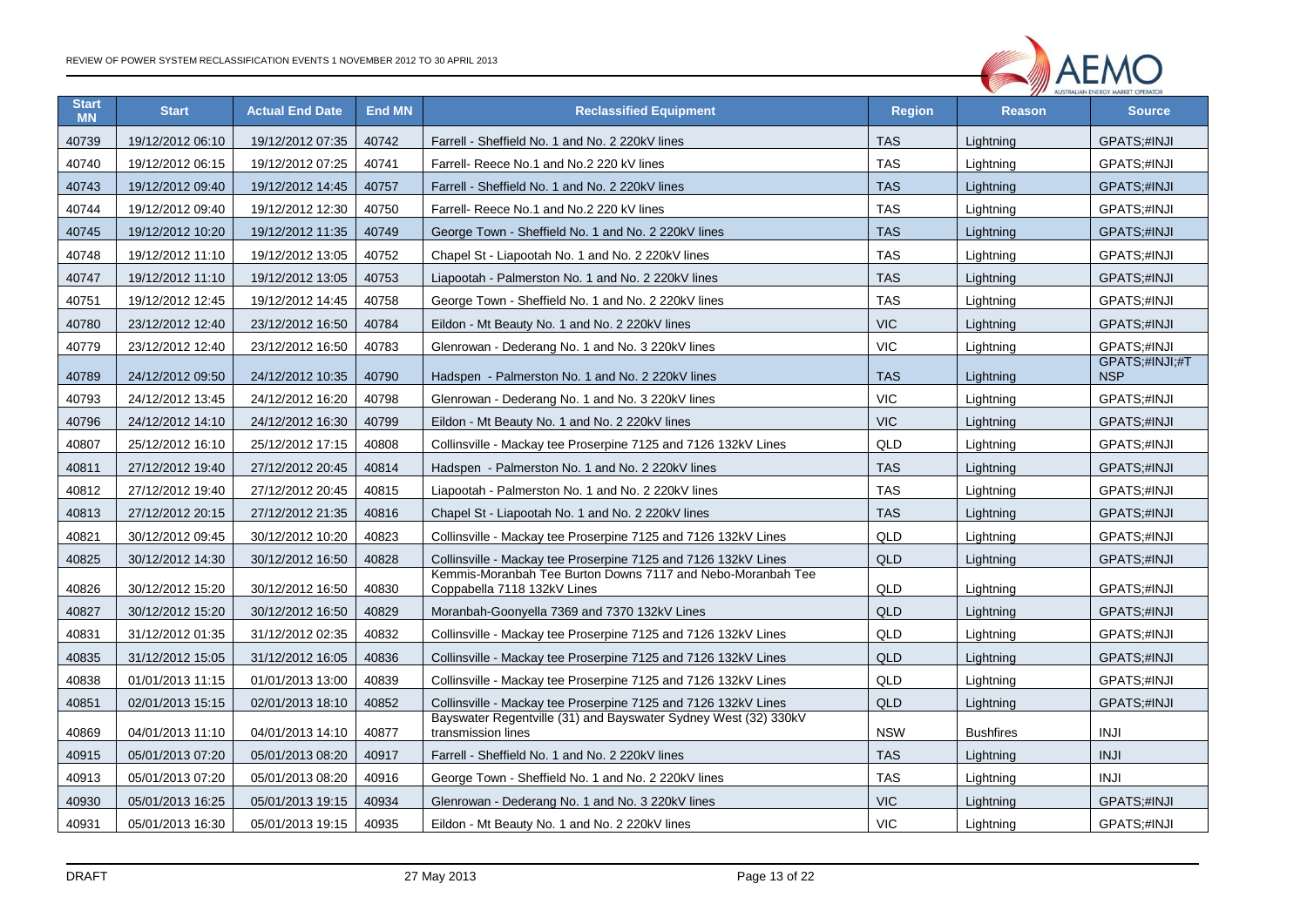

| <b>Start</b><br><b>MN</b> | <b>Start</b>     | <b>Actual End Date</b> | <b>End MN</b> | <b>Reclassified Equipment</b>                                                              | <b>Region</b> | <b>Reason</b>    | <b>Source</b>            |
|---------------------------|------------------|------------------------|---------------|--------------------------------------------------------------------------------------------|---------------|------------------|--------------------------|
| 40957                     | 07/01/2013 20:00 | 08/01/2013 06:45       | 40961         | Heywood South East (No1 and No2) 275kV transmission lines                                  | <b>VIC</b>    | <b>Bushfires</b> | <b>INJI</b>              |
| 40966                     | 08/01/2013 13:45 | 08/01/2013 14:10       | 40968         | George Town - Sheffield No. 1 and No. 2 220kV lines                                        | <b>TAS</b>    | <b>Bushfires</b> | <b>INJI</b>              |
| 40970                     | 08/01/2013 14:05 | 08/01/2013 17:30       | 40973         | 3W Kangaroo Valley Capital 330kV line and A 330k bus at Capital                            | <b>NSW</b>    | Other            | <b>TNSP</b>              |
| 40970                     | 08/01/2013 14:10 | 08/01/2013 17:30       | 40973         | Canberra to Capital 6 330kV line and Capital to Kangaroo Valley 3W 330kV<br>lines          | <b>NSW</b>    | Other            | TNSP:#AEMO<br><b>EMS</b> |
| 41024                     | 12/01/2013 19:55 | 13/01/2013 13:05       | 41031         | Bayswater-Mt Piper 5A3 500kV Line and the Bayswater-Wollar 5A4 500kV<br>Line               | <b>NSW</b>    | <b>Bushfires</b> | INJI;#TNSP               |
| 41134                     | 18/01/2013 00:40 | 18/01/2013 10:40       | 41152         | Scottsdale 22kV D252 fdr and Temco load                                                    | <b>TAS</b>    | Other            | event                    |
| 41155                     | 18/01/2013 14:00 | 18/01/2013 14:30       | 41157         | Collinsville - Mackay tee Proserpine 7125 and 7126 132kV Lines                             | <b>QLD</b>    | Lightning        | GPATS;#INJI              |
| 41158                     | 18/01/2013 15:25 | 18/01/2013 16:05       | 41159         | Collinsville - Mackay tee Proserpine 7125 and 7126 132kV Lines                             | QLD           | Lightning        | GPATS;#INJI              |
| 41160                     | 18/01/2013 16:20 | 18/01/2013 17:25       | 41161         | Collinsville - Mackay tee Proserpine 7125 and 7126 132kV Lines                             | <b>QLD</b>    | Lightning        | GPATS;#INJI              |
| 41165                     | 18/01/2013 22:35 | 18/01/2013 23:10       | 41166         | Eraring - Kemps Creek No.1 and No.2 500kV lines                                            | <b>NSW</b>    | <b>Bushfires</b> | INJI;#TNSP               |
| 41199                     | 21/01/2013 11:45 | 21/01/2013 13:50       | 41201         | Eildon - Mt Beauty No. 1 and No. 2 220kV lines                                             | <b>VIC</b>    | Lightning        | GPATS;#INJI              |
| 41198                     | 21/01/2013 11:45 | 21/01/2013 13:50       | 41200         | Glenrowan - Dederang No. 1 and No. 3 220kV lines                                           | <b>VIC</b>    | Lightning        | GPATS;#INJI              |
| 41202                     | 21/01/2013 21:00 | 21/01/2013 23:00       | 41205         | Glenrowan - Dederang No. 1 and No. 3 220kV lines                                           | <b>VIC</b>    | Lightning        | GPATS;#INJI              |
| 41215                     | 24/01/2013 02:20 | 24/01/2013 07:30       | 41216         | Collinsville - Mackay tee Proserpine 7125 and 7126 132kV Lines                             | QLD           | Lightning        | GPATS;#INJI              |
| 41235                     | 25/01/2013 13:40 | 25/01/2013 15:40       | 41237         | Sydney South - Wallerawang (76) 330kV line and Ingleburn - Wallerawang<br>(77) 330kV line  | <b>NSW</b>    | <b>Bushfires</b> | Event occurred           |
| 41240                     | 26/01/2013 01:45 | 26/01/2013 06:35       | 41242         | Eildon - Mt Beauty No. 1 and No. 2 220kV lines                                             | <b>VIC</b>    | Lightning        | GPATS;#INJI              |
| 41241                     | 26/01/2013 04:15 | 26/01/2013 06:35       | 41243         | Glenrowan - Dederang No. 1 and No. 3 220kV lines                                           | <b>VIC</b>    | Lightning        | GPATS;#INJI              |
| 41245                     | 26/01/2013 07:35 | 26/01/2013 10:00       | 41249         | Eildon - Mt Beauty No. 1 and No. 2 220kV lines                                             | <b>VIC</b>    | Lightning        | GPATS;#INJI              |
| 41246                     | 26/01/2013 07:55 | 26/01/2013 09:15       | 41248         | Glenrowan - Dederang No. 1 and No. 3 220kV lines                                           | <b>VIC</b>    | Lightning        | GPATS;#INJI              |
| 41257                     | 26/01/2013 09:00 | 11/03/2013 11:50       | 41840         | Gladstone - Calliope River (8876) 275kV line and the Gladstone no.1<br>Generator           | QLD           | Other            | Event                    |
| 41251                     | 26/01/2013 15:20 | 26/01/2013 20:00       | 41255         | Eildon - Mt Beauty No. 1 and No. 2 220kV lines                                             | <b>VIC</b>    | Lightning        | GPATS;#INJI              |
| 41256                     | 26/01/2013 20:35 | 27/01/2013 01:20       | 41260         | Collinsville - Mackay tee Proserpine 7125 and 7126 132kV Lines                             | QLD           | Lightning        | GPATS;#INJI              |
| 41279                     | 28/01/2013 19:20 | 28/01/2013 20:45       | 41283         | Eildon - Mt Beauty No. 1 and No. 2 220kV lines                                             | <b>VIC</b>    | Lightning        | GPATS;#INJI              |
| 41296                     | 29/01/2013 13:15 | 29/01/2013 17:05       | 41302         | Collinsville - Mackay tee Proserpine 7125 and 7126 132kV Lines                             | QLD           | Lightning        | GPATS;#INJI              |
| 41301                     | 29/01/2013 16:30 | 29/01/2013 17:40       | 41303         | Eildon - Mt Beauty No. 1 and No. 2 220kV lines                                             | <b>VIC</b>    | Lightning        | GPATS;#INJI              |
| 41315                     | 30/01/2013 13:50 | 30/01/2013 22:00       | 41320         | Collinsville - Mackay tee Proserpine 7125 and 7126 132kV Lines                             | QLD           | Lightning        | GPATS;#INJI              |
| 41316                     | 30/01/2013 16:20 | 30/01/2013 22:00       | 41319         | Kemmis-Moranbah Tee Burton Downs 7117 and Nebo-Moranbah Tee<br>Coppabella 7118 132kV lines | <b>QLD</b>    | Lightning        | GPATS;#INJI              |
| 41317                     | 30/01/2013 17:50 | 30/01/2013 22:00       | 41321         | Moranbah - Goonyella 7369 and 7370 132 kV lines                                            | QLD           | Lightning        | GPATS;#INJI              |
| 41322                     | 31/01/2013 16:05 | 31/01/2013 18:40       | 41327         | Collinsville - Mackay tee Proserpine 7125 and 7126 132kV Lines                             | <b>QLD</b>    | Lightning        | GPATS;#INJI              |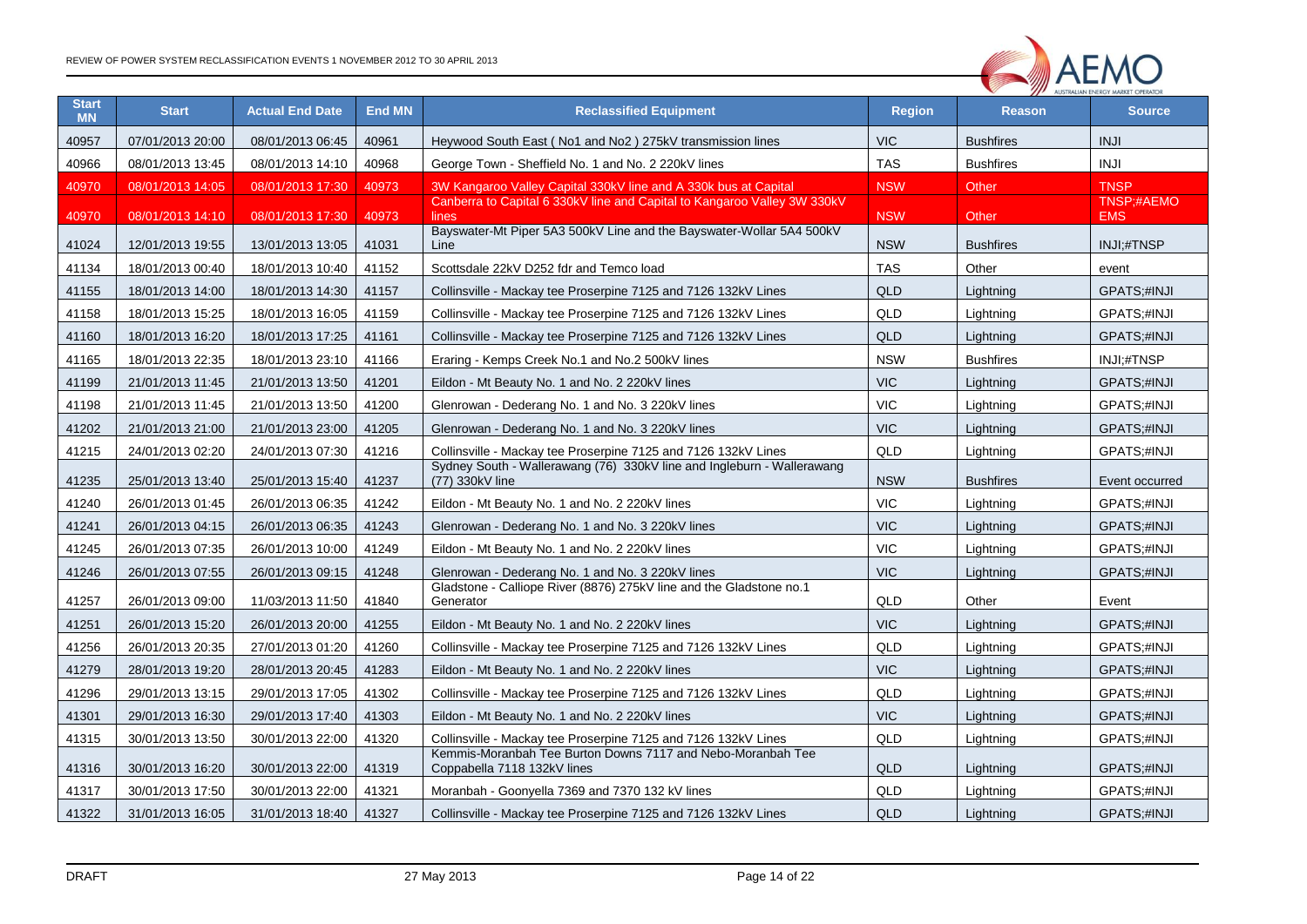

| <b>Start</b><br><b>MN</b> | <b>Start</b>     | <b>Actual End Date</b> | <b>End MN</b> | <b>Reclassified Equipment</b>                                                              | <b>Region</b> | <b>Reason</b>    | <b>Source</b>      |
|---------------------------|------------------|------------------------|---------------|--------------------------------------------------------------------------------------------|---------------|------------------|--------------------|
| 41323                     | 31/01/2013 16:25 | 31/01/2013 19:00       | 41328         | Hazelwood PS - Rowville No. 1 and 2 220kV lines                                            | <b>VIC</b>    | Lightning        | GPATS;#INJI        |
| 41324                     | 31/01/2013 16:25 | 31/01/2013 19:00       | 41329         | Rowville - Yallourn Power Station No.5 and No.6 220kV Lines                                | <b>VIC</b>    | Lightning        | GPATS;#INJI        |
| 41346                     | 01/02/2013 18:20 | 01/02/2013 21:30       | 41347         | Collinsville - Mackay tee Proserpine 7125 and 7126 132kV Lines                             | QLD           | Lightning        | GPATS;#INJI        |
| 41387                     | 06/02/2013 20:35 | 11/02/2013 08:30       | 41431         | Chapel Street - Gordon no.1 and no.2 220 kV Lines                                          | <b>TAS</b>    | <b>Bushfires</b> | INJI;#TNSP         |
| 41390                     | 07/02/2013 12:00 | 07/02/2013 14:40       | 41391         | Chapel St - Liapootah No. 1 and No. 2 220kV lines                                          | <b>TAS</b>    | <b>Bushfires</b> | INJI;#TNSP         |
| 41461                     | 13/02/2013 15:15 | 13/02/2013 18:30       | 41463         | Eildon - Mt Beauty No. 1 and No. 2 220kV lines                                             | <b>VIC</b>    | Lightning        | <b>INJI</b>        |
| 41462                     | 13/02/2013 15:35 | 15/04/2013 20:30       | 42178         | Darling Downs power station                                                                | QLD           | Other            | Participant        |
| 41467                     | 14/02/2013 05:40 | 14/02/2013 13:35       | 41486         | Hazelwood PS - Rowville No. 1 and 2 220kV lines                                            | <b>VIC</b>    | Lightning        | <b>INJI</b>        |
| 41468                     | 14/02/2013 05:45 | 14/02/2013 13:35       | 41487         | Rowville - Yallourn no.5 and no.6 220kV lines                                              | <b>VIC</b>    | Lightning        | <b>INJI</b>        |
| 41472                     | 14/02/2013 11:40 | 14/02/2013 19:30       | 41499         | Eildon - Mt Beauty No. 1 and No. 2 220kV lines                                             | <b>VIC</b>    | Lightning        | <b>INJI</b>        |
| 41507                     | 14/02/2013 13:10 | 14/02/2013 13:45       | 41507         | 97G & Murray Tie Transformer                                                               | <b>NSW</b>    | Lightning        | <b>TNSP</b>        |
| 41490                     | 14/02/2013 15:30 | 14/02/2013 19:30       | 41498         | Glenrowan - Dederang No. 1 and No. 3 220kV lines                                           | <b>VIC</b>    | Lightning        | <b>INJI</b>        |
| 41506                     | 15/02/2013 07:50 | 15/02/2013 08:30       | 41530         | Collinsville - Mackay tee Proserpine 7125 and 7126 132kV Lines                             | QLD           | Lightning        | <b>GPATS</b>       |
| 41514                     | 15/02/2013 11:55 | 15/02/2013 20:00       | 41526         | Eildon - Mt Beauty No. 1 and No. 2 220kV lines                                             | <b>VIC</b>    | Lightning        | GPATS;#INJI        |
| 41516                     | 15/02/2013 13:35 | 15/02/2013 19:30       | 41525         | Glenrowan - Dederang No. 1 and No. 3 220kV lines                                           | <b>VIC</b>    | Lightning        | GPATS;#INJI        |
| 41534                     | 16/02/2013 14:00 | 16/02/2013 17:15       | 41542         | Eildon - Mt Beauty No. 1 and No. 2 220kV lines                                             | <b>VIC</b>    | Lightning        | GPATS;#INJI        |
| 41537                     | 16/02/2013 15:10 | 16/02/2013 17:15       | 41541         | Glenrowan - Dederang No. 1 and No. 3 220kV lines                                           | <b>VIC</b>    | Lightning        | GPATS;#INJI        |
| 41538                     | 16/02/2013 16:00 | 16/02/2013 17:10       | 41540         | Moranbah - Goonyella 7369 & 7370 132kV transmission lines                                  | QLD           | Lightning        | GPATS;#INJI        |
| 41547                     | 17/02/2013 15:20 | 17/02/2013 16:20       | 41548         | Kemmis-Moranbah Tee Burton Downs 7117 and Nebo-Moranbah Tee<br>Coppabella 7118 132kV lines | QLD           | Lightning        | GPATS;#INJI        |
| 41546                     | 17/02/2013 15:30 | 17/02/2013 16:20       | 41549         | Moranbah - Goonyella 7369 and 7370 132 kV lines                                            | QLD           | Lightning        | GPATS;#INJI        |
| 41556                     | 18/02/2013 18:40 | 18/02/2013 21:25       | 41558         | Collinsville - Mackay tee Proserpine 7125 and 7126 132kV Lines                             | QLD           | Lightning        | <b>GPATS</b>       |
| 41560                     | 19/02/2013 03:55 | 19/02/2013 05:15       | 41561         | Chapel St - Liapootah No. 1 and No. 2 220kV lines                                          | <b>TAS</b>    | Lightning        | <b>GPATS:#INJI</b> |
| 41562                     | 19/02/2013 09:00 | 19/02/2013 10:15       | 41564         | Hadspen - Palmerston No. 1 and No. 2 220kV lines                                           | <b>TAS</b>    | Lightning        | GPATS;#INJI        |
| 41563                     | 19/02/2013 09:30 | 19/02/2013 10:45       | 41565         | George Town - Hadspen No. 1 and No. 2 220kV lines                                          | <b>TAS</b>    | Lightning        | GPATS;#INJI        |
| 41567                     | 19/02/2013 14:00 | 20/05/2013 13:15       | 42426         | Hummocks-Waterloo 132kV line and Kadina East 132kV line                                    | SA            | Lightning        | INJI;#TNSP         |
| 41570                     | 19/02/2013 15:00 | 19/02/2013 19:00       | 41571         | Collinsville - Mackay tee Proserpine 7125 and 7126 132kV Lines                             | QLD           | Lightning        | GPATS;#INJI        |
| 41573                     | 20/02/2013 15:10 | 20/02/2013 18:00       | 41575         | Collinsville - Mackay tee Proserpine 7125 and 7126 132kV Lines                             | QLD           | Lightning        | GPATS;#INJI        |
| 41576                     | 20/02/2013 18:55 | 20/02/2013 21:30       | 41578         | Glenrowan - Dederang No. 1 and No. 3 220kV lines                                           | <b>VIC</b>    | Lightning        | GPATS;#INJI        |
| 41577                     | 20/02/2013 19:25 | 20/02/2013 21:30       | 41579         | Eildon - Mt Beauty No. 1 and No. 2 220kV lines                                             | <b>VIC</b>    | Lightning        | GPATS;#INJI        |
| 41582                     | 21/02/2013 02:50 | 21/02/2013 03:50       | 41584         | Glenrowan - Dederang No. 1 and No. 3 220kV lines                                           | <b>VIC</b>    | Lightning        | GPATS;#INJI        |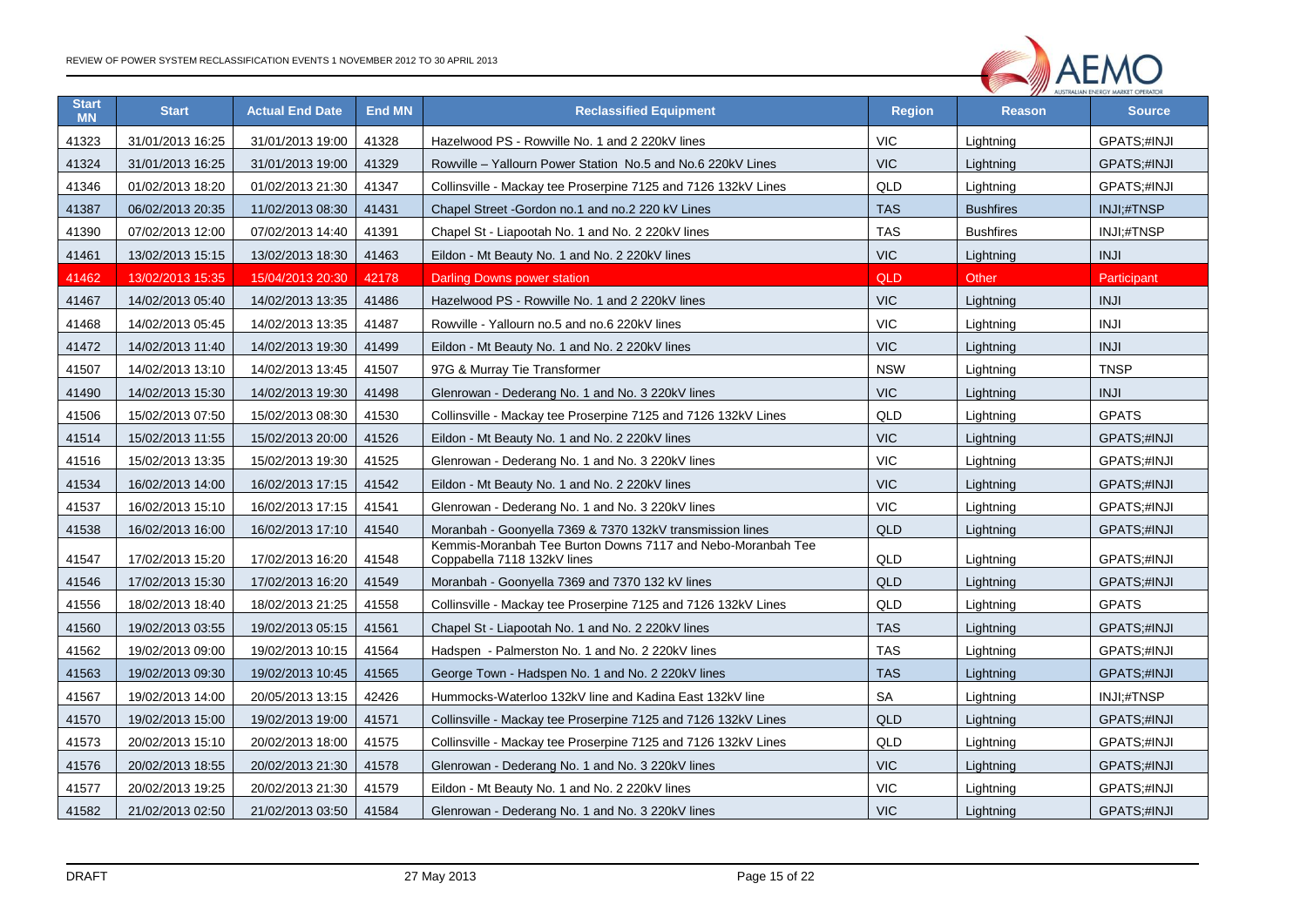

| <b>Start</b><br><b>MN</b> | <b>Start</b>     | <b>Actual End Date</b> | <b>End MN</b> | <b>Reclassified Equipment</b>                                                                | <b>Region</b> | <b>Reason</b> | <b>Source</b>                |
|---------------------------|------------------|------------------------|---------------|----------------------------------------------------------------------------------------------|---------------|---------------|------------------------------|
| 41585                     | 21/02/2013 05:20 | 21/02/2013 08:15       | 41589         | Glenrowan - Dederang No. 1 and No. 3 220kV lines                                             | <b>VIC</b>    | Lightning     | GPATS;#INJI                  |
| 41592                     | 21/02/2013 12:05 | 21/02/2013 21:30       | 41608         | Eildon - Mt Beauty No. 1 and No. 2 220kV lines                                               | <b>VIC</b>    | Lightning     | GPATS;#INJI                  |
| 41598                     | 21/02/2013 14:10 | 21/02/2013 21:30       | 41609         | Hazelwood PS - Rowville No. 1 and 2 220kV lines                                              | <b>VIC</b>    | Lightning     | GPATS;#INJI                  |
| 41599                     | 21/02/2013 14:10 | 21/02/2013 21:30       | 41610         | Rowville-Yallourn No 5 & No. 6 220kV lines                                                   | <b>VIC</b>    | Lightning     | GPATS;#INJI                  |
| 41603                     | 21/02/2013 15:55 | 21/02/2013 17:50       | 41604         | : Kemmis-Moranbah Tee Burton Downs 7117 and Nebo-Moranbah Tee<br>Coppabella 7118 132kV lines | QLD           | Lightning     | <b>INJI</b>                  |
| 41605                     | 21/02/2013 18:35 | 21/02/2013 22:45       | 41612         | Collinsville - Mackay tee Proserpine 7125 and 7126 132kV Lines                               | QLD           | Lightning     | GPATS;#INJI;#T<br><b>NSP</b> |
| 41606                     | 21/02/2013 19:40 | 21/02/2013 21:30       | 41607         | Glenrowan - Dederang No. 1 and No. 3 220kV lines                                             | <b>VIC</b>    | Lightning     | GPATS;#INJI                  |
| 41614                     | 22/02/2013 01:25 | 22/02/2013 02:25       | 41615         | Eildon - Mt Beauty No. 1 and No. 2 220kV lines                                               | <b>VIC</b>    | Lightning     | GPATS;#INJI                  |
| 41619                     | 23/02/2013 19:40 | 24/02/2013 00:10       | 41623         | Kemmis-Moranbah Tee Burton Downs 7117 and Nebo-Moranbah Tee<br>Coppabella 7118 132kV lines   | QLD           | Lightning     | <b>INJI</b>                  |
| 41619                     | 23/02/2013 19:40 | 24/02/2013 00:30       | 41622         | Moranbah - Goonyella 7369 and 7370 132 kV lines                                              | QLD           | Lightning     | <b>INJI</b>                  |
| 41621                     | 23/02/2013 22:00 | 24/02/2013 03:00       | 41624         | Collinsville - Mackay tee Proserpine 7125 and 7126 132kV Lines                               | QLD           | Lightning     | <b>INJI</b>                  |
| 41628                     | 24/02/2013 15:55 | 24/02/2013 17:40       | 41631         | Hazelwood PS - Rowville No. 1 and 2 220kV lines                                              | <b>VIC</b>    | Lightning     | <b>INJI</b>                  |
| 41629                     | 24/02/2013 15:55 | 24/02/2013 17:40       | 41632         | Rowville-Yallourn No 5 & No. 6 220kV lines.                                                  | <b>VIC</b>    | Lightning     | <b>INJI</b>                  |
| 41634                     | 24/02/2013 18:25 | 24/02/2013 21:05       | 41638         | Moranbah - Goonyella 7369 and 7370 132 kV lines                                              | QLD           | Lightning     | <b>INJI</b>                  |
| 41635                     | 24/02/2013 19:25 | 24/02/2013 21:15       | 41639         | Eildon - Mt Beauty No. 1 and No. 2 220kV lines                                               | <b>VIC</b>    | Lightning     | <b>INJI</b>                  |
| 41636                     | 24/02/2013 20:10 | 24/02/2013 21:00       | 41637         | Glenrowan - Dederang No. 1 and No. 3 220kV lines                                             | <b>VIC</b>    | Lightning     | <b>INJI</b>                  |
| 41641                     | 25/02/2013 14:30 | 25/02/2013 18:20       | 41642         | Eildon - Mt Beauty No. 1 and No. 2 220kV lines                                               | <b>VIC</b>    | Lightning     | <b>INJI</b>                  |
| 41644                     | 25/02/2013 18:00 | 25/02/2013 21:30       | 41646         | Rowville-Yallourn No 5 & No. 6 220kV lines                                                   | <b>VIC</b>    | Lightning     | <b>INJI</b>                  |
| 41643                     | 25/02/2013 18:55 | 25/02/2013 21:30       | 41645         | Hazelwood PS - Rowville No. 1 and 2 220kV lines                                              | <b>VIC</b>    | Lightning     | <b>INJI</b>                  |
| 41651                     | 26/02/2013 06:45 | 26/02/2013 08:45       | 41657         | Hazelwood PS - Rowville No. 1 and 2 220kV lines                                              | <b>VIC</b>    | Lightning     | GPATS;#INJI                  |
| 41650                     | 26/02/2013 06:45 | 26/02/2013 08:45       | 41655         | Rowville-Yallourn No 5 & No. 6 220kV lines                                                   | <b>VIC</b>    | Lightning     | GPATS;#INJI                  |
| 41661                     | 26/02/2013 11:55 | 26/02/2013 16:40       | 41664         | Glenrowan - Dederang No. 1 and No. 3 220kV lines                                             | <b>VIC</b>    | Lightning     | GPATS;#INJI                  |
| 41622                     | 26/02/2013 12:00 | 26/02/2013 16:40       | 41665         | Eildon - Mt Beauty No. 1 and No. 2 220kV lines                                               | <b>VIC</b>    | Lightning     | GPATS;#INJI                  |
| 41670                     | 27/02/2013 07:05 | 27/02/2013 12:10       | 41672         | Eildon - Mt Beauty No. 1 and No. 2 220kV lines                                               | <b>VIC</b>    | Lightning     | GPATS;#INJI                  |
| 41673                     | 27/02/2013 12:50 | 27/02/2013 16:45       | 41677         | Hazelwood PS - Rowville No. 1 and 2 220kV lines                                              | QLD           | Lightning     | GPATS;#INJI                  |
| 41674                     | 27/02/2013 12:50 | 27/02/2013 16:45       | 41678         | Rowville Yallourn 5 & 6 220kV lines                                                          | <b>VIC</b>    | Lightning     | GPATS;#INJI                  |
| 41676                     | 27/02/2013 15:50 | 27/02/2013 19:05       | 41681         | Eildon - Mt Beauty No. 1 and No. 2 220kV lines                                               | <b>VIC</b>    | Lightning     | GPATS;#INJI                  |
| 41680                     | 27/02/2013 17:05 | 27/02/2013 21:00       | 41684         | Glenrowan - Dederang No. 1 and No. 3 220kV lines                                             | <b>VIC</b>    | Lightning     | GPATS;#INJI                  |
| 41682                     | 27/02/2013 19:55 | 27/02/2013 21:00       | 41683         | Eildon - Mt Beauty No. 1 and No. 2 220kV lines                                               | <b>VIC</b>    | Lightning     | GPATS;#INJI                  |
| 41663                     | 28/02/2013 10:25 | 28/02/2013 21:45       | 41694         | Northern Power Station units 1 and 2                                                         | <b>SA</b>     | Other         | Generator                    |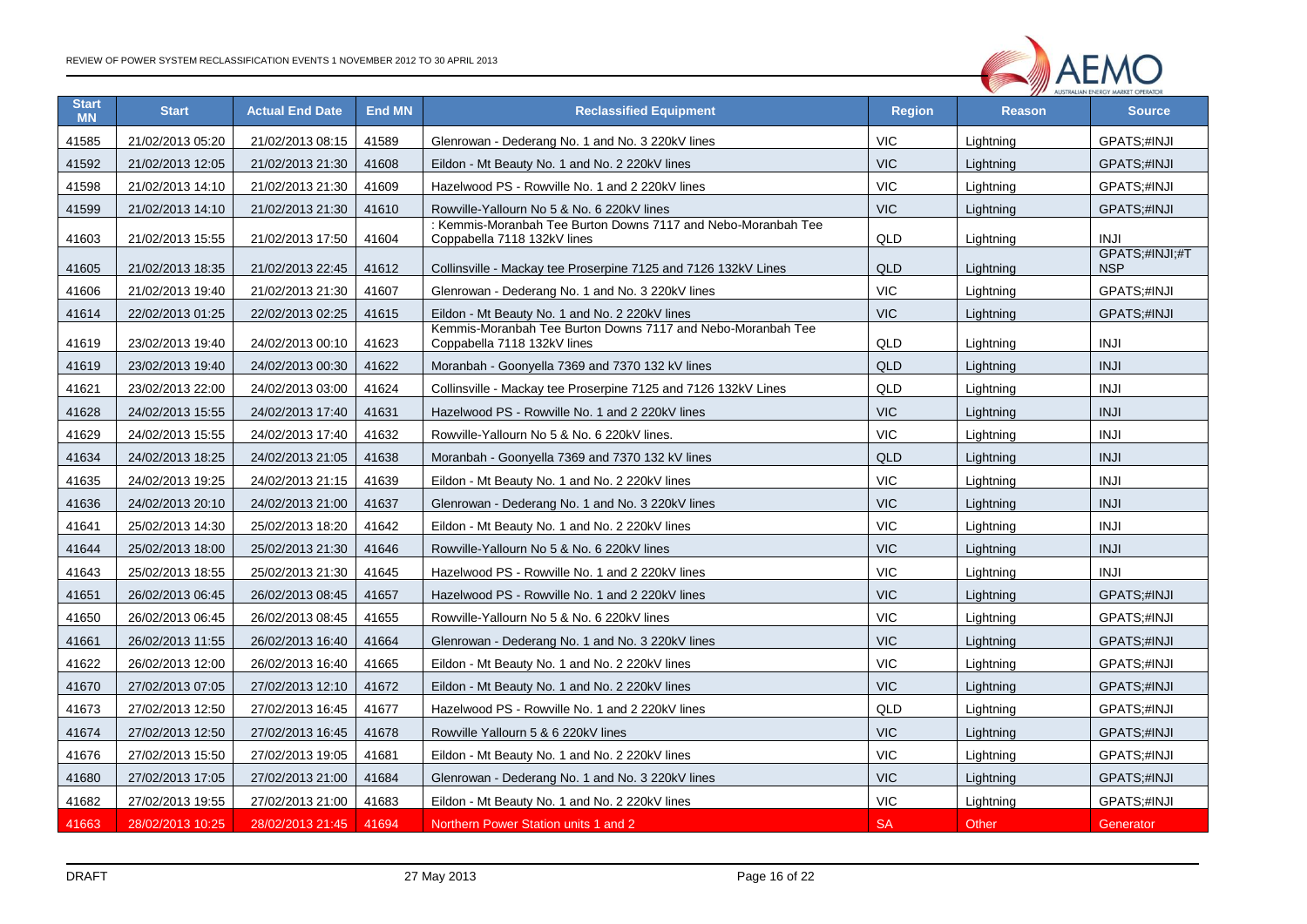

| <b>Start</b><br><b>MN</b> | <b>Start</b>     | <b>Actual End Date</b> | <b>End MN</b> | <b>Reclassified Equipment</b>                                                                     |            | <b>Reason</b> | <b>Source</b> |
|---------------------------|------------------|------------------------|---------------|---------------------------------------------------------------------------------------------------|------------|---------------|---------------|
| 41695                     | 01/03/2013 16:05 | 01/03/2013 22:00       | 41699         | Kemmis-Moranbah Tee Burton Downs 7117 and Nebo-Moranbah Tee<br>QLD<br>Coppabella 7118 132kV lines |            | Lightning     | GPATS;#INJI   |
| 41698                     | 01/03/2013 17:50 | 01/03/2013 22:00       | 41700         | Moranbah - Goonyella 7369 and 7370 132 kV lines                                                   | <b>QLD</b> | Lightning     | GPATS;#INJI   |
| 41702                     | 02/03/2013 08:10 | 04/03/2013 13:50       | 41725         | Northern PS 1 & 2 Unit                                                                            | <b>SA</b>  | Other         | Generator     |
| 41704                     | 02/03/2013 15:25 | 02/03/2013 19:50       | 41708         | Collinsville - Mackay tee Proserpine 7125 and 7126 132kV Lines                                    | <b>QLD</b> | Lightning     | GPATS;#INJI   |
| 41706                     | 02/03/2013 18:30 | 02/03/2013 23:10       | 41709         | 876 and 877 Chalumbin Woree 275kV lines                                                           | QLD        | Lightning     | System event  |
| 41712                     | 03/03/2013 16:50 | 03/03/2013 17:50       | 41713         | Collinsville - Mackay tee Proserpine 7125 and 7126 132kV Lines                                    | <b>QLD</b> | Lightning     | <b>INJI</b>   |
| 41714                     | 03/03/2013 18:20 | 03/03/2013 20:30       | 41716         | Collinsville - Mackay tee Proserpine 7125 and 7126 132kV Lines                                    | QLD        | Lightning     | GPATS;#INJI   |
| 41720                     | 04/03/2013 09:05 | 04/03/2013 09:40       | 41721         | Collinsville - Mackay tee Proserpine 7125 and 7126 132kV Lines                                    | QLD        | Lightning     | <b>INJI</b>   |
| 41726                     | 04/03/2013 14:10 | 04/03/2013 19:25       | 41728         | Collinsville - Mackay tee Proserpine 7125 and 7126 132kV Lines                                    | QLD        | Lightning     | <b>INJI</b>   |
| 41730                     | 04/03/2013 21:55 | 04/03/2013 22:45       | 41731         | Collinsville - Mackay tee Proserpine 7125 and 7126 132kV Lines                                    | QLD        | Lightning     | GPATS;#INJI   |
| 41732                     | 05/03/2013 02:50 | 05/03/2013 03:20       | 41733         | Collinsville - Mackay tee Proserpine 7125 and 7126 132kV Lines                                    | <b>QLD</b> | Lightning     | <b>INJI</b>   |
| 41737                     | 05/03/2013 14:25 | 05/03/2013 15:45       | 41741         | Collinsville - Mackay tee Proserpine 7125 and 7126 132kV Lines                                    | QLD        | Lightning     | GPATS;#INJI   |
| 41742                     | 05/03/2013 16:35 | 05/03/2013 18:35       | 41748         | Chalumbin Woree 876 and 877 275kV lines                                                           | QLD        | Lightning     | GPATS;#INJI   |
| 41779                     | 07/03/2013 15:00 | 07/03/2013 16:05       | 41785         | Hadspen - Palmerston No. 1 and No. 2 220kV lines                                                  | <b>TAS</b> | Lightning     | <b>INJI</b>   |
| 41813                     | 10/03/2013 11:40 | 10/03/2013 19:30       | 41836         | Liapootah - Palmerston No. 1 and No. 2 220kV lines                                                | <b>TAS</b> | Lightning     | GPATS;#INJI   |
| 41814                     | 10/03/2013 12:45 | 10/03/2013 16:50       | 41827         | Hadspen - Palmerston No. 1 and No. 2 220kV lines                                                  | <b>TAS</b> | Lightning     | GPATS;#INJI   |
| 41815                     | 10/03/2013 12:55 | 10/03/2013 14:40       | 41818         | Hazelwood PS - Rowville No. 1 and 2 220kV lines                                                   | <b>VIC</b> | Lightning     | GPATS;#INJI   |
| 41816                     | 10/03/2013 12:55 | 10/03/2013 14:40       | 41819         | Rowville Yallourn No. 5 and No. 6 220kV lines                                                     | <b>VIC</b> | Lightning     | GPATS;#INJI   |
| 41817                     | 10/03/2013 13:00 | 10/03/2013 19:10       | 41834         | Farrell - Sheffield No. 1 and No. 2 220kV lines                                                   | <b>TAS</b> | Lightning     | GPATS;#INJI   |
| 41822                     | 10/03/2013 15:20 | 10/03/2013 16:50       | 41828         | George Town - Hadspen No. 1 and No. 2 220kV lines                                                 | <b>TAS</b> | Lightning     | GPATS;#INJI   |
| 41824                     | 10/03/2013 16:20 | 10/03/2013 17:50       | 41833         | Farrell Reece No. 1 and No. 2 220kV lines                                                         | <b>TAS</b> | Lightning     | GPATS;#INJI   |
| 41825                     | 10/03/2013 16:35 | 10/03/2013 17:45       | 41832         | Hazelwood PS - Rowville No. 1 and 2 220kV lines                                                   | <b>VIC</b> | Lightning     | GPATS;#INJI   |
| 41826                     | 10/03/2013 16:35 | 10/03/2013 17:45       | 41831         | Rowville Yallourn No. 5 and No. 6 220kV lines                                                     | <b>VIC</b> | Lightning     | GPATS;#INJI   |
| 41829                     | 10/03/2013 17:30 | 10/03/2013 19:30       | 41835         | Chapel St - Liapootah No. 1 and No. 2 220kV lines                                                 | <b>TAS</b> | Lightning     | GPATS;#INJI   |
| 41890                     | 16/03/2013 13:35 | 16/03/2013 15:15       | 41893         | George Town - Hadspen No. 1 and No. 2 220kV lines                                                 | <b>TAS</b> | Lightning     | GPATS;#INJI   |
| 41891                     | 16/03/2013 13:35 | 16/03/2013 15:15       | 41892         | George Town - Sheffield No. 1 and No. 2 220kV lines                                               | <b>TAS</b> | Lightning     | GPATS;#INJI   |
| 41925                     | 20/03/2013 16:00 | 20/03/2013 16:45       | 41926         | Collinsville - Mackay tee Proserpine 7125 and 7126 132kV Lines                                    | QLD        | Lightning     | <b>INJI</b>   |
| 41927                     | 20/03/2013 16:55 | 20/03/2013 19:50       | 41929         | Glenrowan - Dederang No. 1 and No. 3 220kV lines                                                  | <b>VIC</b> | Lightning     | <b>INJI</b>   |
| 41930                     | 20/03/2013 19:50 | 20/03/2013 22:15       | 41933         | Glenrowan - Dederang No. 1 and No. 3 220kV lines                                                  | <b>VIC</b> | Lightning     | GPATS;#INJI   |
| 41931                     | 20/03/2013 20:35 | 20/03/2013 22:15       | 41934         | Eildon - Mt Beauty No. 1 and No. 2 220kV lines                                                    | <b>VIC</b> | Lightning     | GPATS;#INJI   |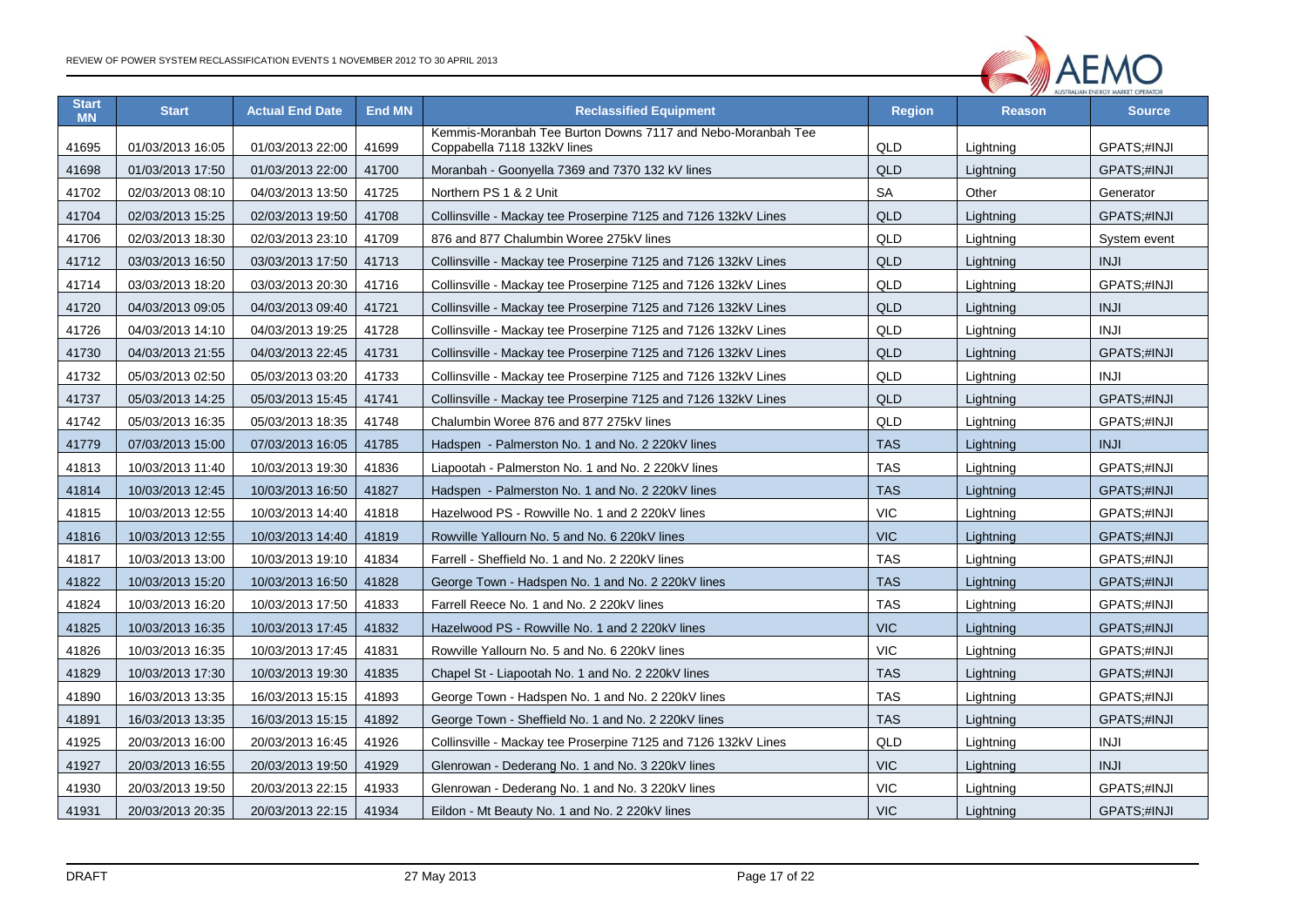

| <b>Start</b><br><b>MN</b> | <b>Start</b>     | <b>Actual End Date</b> | <b>End MN</b> | <b>Reclassified Equipment</b>                                                   |            | <b>Reason</b> | <b>Source</b>      |
|---------------------------|------------------|------------------------|---------------|---------------------------------------------------------------------------------|------------|---------------|--------------------|
| 41937                     | 21/03/2013 01:55 | 21/03/2013 02:55       | 41940         | Eildon - Mt Beauty No. 1 and No. 2 220kV lines                                  | <b>VIC</b> | Lightning     | GPATS;#INJI        |
| 41939                     | 21/03/2013 02:40 | 21/03/2013 03:55       | 41943         | George Town - Sheffield No. 1 and No. 2 220kV lines                             | <b>TAS</b> | Lightning     | <b>GPATS:#INJI</b> |
| 41940                     | 21/03/2013 02:50 | 21/03/2013 06:40       | 41951         | Farrell - Sheffield No. 1 and No. 2 220kV lines                                 | <b>TAS</b> | Lightning     | GPATS;#INJI        |
| 41942                     | 21/03/2013 03:20 | 21/03/2013 04:10       | 41944         | Collinsville - Mackay tee Proserpine 7125 and 7126 132kV Lines                  | <b>QLD</b> | Lightning     | GPATS;#INJI        |
| 41947                     | 21/03/2013 04:55 | 21/03/2013 07:00       | 41953         | <b>TAS</b><br>George Town - Sheffield No. 1 and No. 2 220kV lines               |            | Lightning     | GPATS;#INJI        |
| 41948                     | 21/03/2013 05:05 | 21/03/2013 05:45       | 41950         | Glenrowan - Dederang No. 1 and No. 3 220kV lines                                | <b>VIC</b> | Lightning     | GPATS;#INJI        |
| 41949                     | 21/03/2013 05:35 | 21/03/2013 07:00       | 41952         | George Town - Hadspen No. 1 and No. 2 220kV lines                               | <b>TAS</b> | Lightning     | GPATS;#INJI        |
| 41959                     | 21/03/2013 15:30 | 21/03/2013 19:00       | 41967         | Rowville Yallourn No. 5 and No. 6 220kV lines                                   | <b>VIC</b> | Lightning     | GPATS;#INJI        |
| 41960                     | 21/03/2013 15:40 | 21/03/2013 19:00       | 41968         | Hazelwood PS - Rowville No. 1 and 2 220kV lines                                 | <b>VIC</b> | Lightning     | GPATS;#INJI        |
| 41961                     | 21/03/2013 15:55 | 21/03/2013 19:50       | 41973         | Farrell Reece No. 1 and No. 2 220kV lines                                       | <b>TAS</b> | Lightning     | <b>GPATS:#INJI</b> |
| 41962                     | 21/03/2013 16:10 | 21/03/2013 21:45       | 41990         | Farrell - Sheffield No. 1 and No. 2 220kV lines                                 | <b>TAS</b> | Lightning     | GPATS;#INJI        |
| 41964                     | 21/03/2013 17:00 | 21/03/2013 21:45       | 41985         | Eildon - Mt Beauty No. 1 and No. 2 220kV lines                                  | <b>VIC</b> | Lightning     | GPATS;#INJI        |
| 41965                     | 21/03/2013 17:45 | 21/03/2013 21:15       | 41982         | George Town - Sheffield No. 1 and No. 2 220kV lines                             | <b>TAS</b> | Lightning     | GPATS;#INJI        |
| 41966                     | 21/03/2013 18:25 | 21/03/2013 21:45       | 41986         | Glenrowan - Dederang No. 1 and No. 3 220kV lines                                | <b>VIC</b> | Lightning     | <b>INJI</b>        |
| 41969                     | 21/03/2013 19:10 | 21/03/2013 21:45       | 41989         | George Town - Hadspen No. 1 and No. 2 220kV lines                               | <b>TAS</b> | Lightning     | <b>INJI</b>        |
| 41970                     | 21/03/2013 19:25 | 21/03/2013 21:45       | 41988         | Liapootah - Palmerston No. 1 and No. 2 220kV lines                              | <b>TAS</b> | Lightning     | <b>INJI</b>        |
| 41972                     | 21/03/2013 19:45 | 21/03/2013 21:00       | 41980         | Chapel St - Liapootah No. 1 and No. 2 220kV lines                               | <b>TAS</b> | Lightning     | <b>INJI</b>        |
| 41993                     | 21/03/2013 20:00 | 22/03/2013 15:30       | 41996         | Burnie - Sheffield no.2 110 kV line and the Paloona - Sheffield 110kV line      | <b>TAS</b> | Lightning     | aemo               |
| 41974                     | 21/03/2013 20:00 | 21/03/2013 21:45       | 41987         | Hadspen - Palmerston No. 1 and No. 2 220kV lines                                | <b>TAS</b> | Lightning     | <b>INJI</b>        |
| 41977                     | 21/03/2013 20:50 | 21/03/2013 21:45       | 41990         | Farrell - Sheffield no.1 and no.2 220 kV lines and 130MW of Rio Tinto load      | <b>TAS</b> | Other         |                    |
| 41994                     | 22/03/2013 12:25 | 22/03/2013 16:30       | 41997         | Chalumbin Woree 876 and 877 275kV lines                                         | QLD        | Lightning     | GPATS:#INJI        |
| 41998                     | 22/03/2013 17:45 | 22/03/2013 18:45       | 41999         | Collinsville - Mackay tee Proserpine 7125 and 7126 132kV Lines                  | <b>QLD</b> | Lightning     | GPATS;#INJI        |
| 42000                     | 22/03/2013 19:35 | 22/03/2013 00:00       | 42002         | Chalumbin Woree 876 and 877 275kV lines                                         | QLD        | Lightning     | <b>INJI</b>        |
| 42011                     | 24/03/2013 08:30 | 24/03/2013 10:20       | 42016         | Farrell Reece No. 1 and No. 2 220kV lines                                       | <b>TAS</b> | Lightning     | <b>INJI</b>        |
| 42012                     | 24/03/2013 08:35 | 24/03/2013 10:20       | 42016         | Farrell Sheffield no.1 and no.2 220kV lines and 130MW of Rio Tinto load         | <b>TAS</b> | Lightning     | <b>INJI</b>        |
| 42013                     | 24/03/2013 08:50 | 24/03/2013 10:20       | 42018         | George Town Sheffield no.1 and no.2 220kV lines and 225 MW of Rio Tinto<br>load | <b>TAS</b> | Lightning     | <b>INJI</b>        |
| 42014                     | 24/03/2013 08:55 | 24/03/2013 10:20       | 42019         | George Town - Hadspen No. 1 and No. 2 220kV lines                               | <b>NSW</b> | Lightning     | <b>INJI</b>        |
| 42015                     | 24/03/2013 09:00 | 24/03/2013 10:20       | 42020         | Hadspen - Palmerston No. 1 and No. 2 220kV lines                                | <b>TAS</b> | Lightning     | <b>INJI</b>        |
| 42041                     | 28/03/2013 04:20 | 27/03/2013 08:35       | 42043         | Eildon - Mt Beauty No. 1 and No. 2 220kV lines                                  | <b>VIC</b> | Lightning     | GPATS;#INJI        |
| 42040                     | 28/03/2013 04:20 | 27/03/2013 08:35       | 42042         | Glenrowan - Dederang No. 1 and No. 3 220kV lines                                | <b>VIC</b> | Lightning     | GPATS;#INJI        |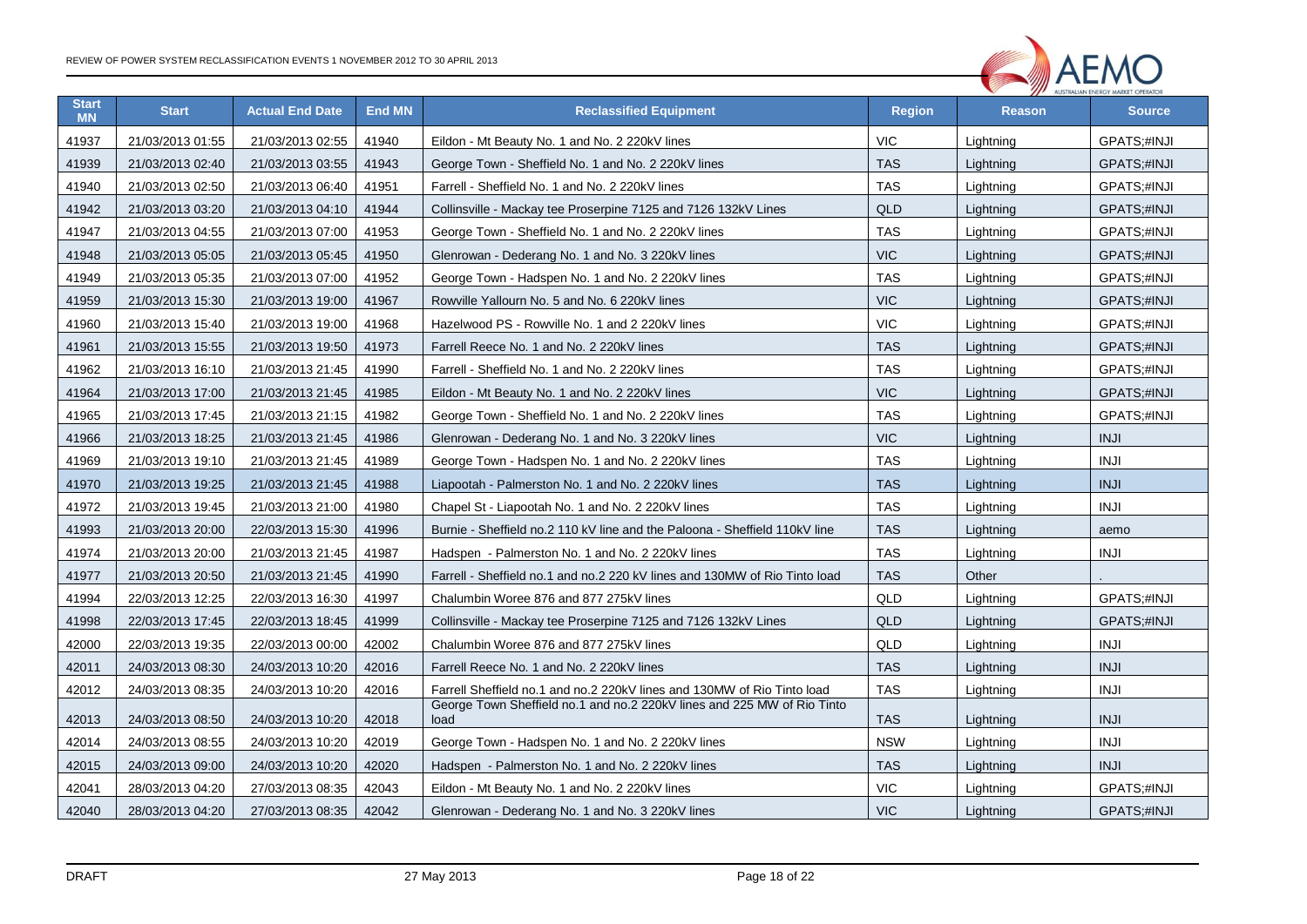

| <b>Start</b><br><b>MN</b> | <b>Start</b>     | <b>Actual End Date</b> | <b>End MN</b> | <b>Reclassified Equipment</b>                                                                        | <b>Region</b> | <b>Reason</b> | AUSTRALIAN EINERGT MARKET OFERATOR<br><b>Source</b> |
|---------------------------|------------------|------------------------|---------------|------------------------------------------------------------------------------------------------------|---------------|---------------|-----------------------------------------------------|
| 42056                     | 01/04/2013 19:30 | 01/04/2013 21:45       | 42057         | Kemmis Moranbah tee Burton Downs 7117 132kV line and Nebo Moranbah                                   | QLD           |               | <b>INJI</b>                                         |
|                           |                  |                        |               | tee Coppabella 7118 132kV line                                                                       |               | Lightning     |                                                     |
| 42055                     | 01/04/2013 19:30 | 01/04/2013 21:45       | 42058         | Moranbah Goonyella 7369 and 7370 132kV lines                                                         | QLD           | Lightning     | <b>INJI</b>                                         |
| 42089                     | 06/04/2013 12:35 | 06/04/2013 14:20       | 42090         | Eildon - Mt Beauty No. 1 and No. 2 220kV lines                                                       | <b>VIC</b>    | Lightning     | GPATS;#INJI                                         |
| 42091                     | 06/04/2013 13:55 | 06/04/2013 18:50       | 42093         | Eildon - Mt Beauty No. 1 and No. 2 220kV lines                                                       | <b>VIC</b>    | Lightning     | GPATS;#INJI                                         |
| 42092                     | 06/04/2013 13:55 | 06/04/2013 18:50       | 42094         | Glenrowan - Dederang No. 1 and No. 3 220kV lines                                                     | <b>VIC</b>    | Lightning     | GPATS;#INJI                                         |
| 42096                     | 07/04/2013 13:20 | 07/04/2013 19:00       | 42100         | Eildon - Mt Beauty No. 1 and No. 2 220kV lines                                                       | <b>VIC</b>    | Lightning     | GPATS;#INJI                                         |
| 42098                     | 07/04/2013 16:45 | 07/04/2013 19:00       | 42101         | Glenrowan - Dederang No. 1 and No. 3 220kV lines                                                     | <b>VIC</b>    | Lightning     | GPATS;#INJI                                         |
| 42105                     | 08/04/2013 14:30 | 08/04/2013 21:40       | 42109         | Eildon - Mt Beauty No. 1 and No. 2 220kV lines                                                       | <b>VIC</b>    | Lightning     | <b>INJI</b>                                         |
| 42115                     | 09/04/2013 12:25 | 09/04/2013 20:15       | 42124         | Eildon - Mt Beauty No. 1 and No. 2 220kV lines                                                       | <b>VIC</b>    | Lightning     | <b>INJI</b>                                         |
| 42153                     | 12/04/2013 20:10 | 12/04/2013 21:30       | 42155         | Hazelwood PS - Rowville No. 1 and 2 220kV lines                                                      | <b>VIC</b>    | Lightning     | GPATS;#INJI                                         |
| 42152                     | 12/04/2013 20:20 | 12/04/2013 21:20       | 42154         | Chalumbin Woree 876 and 877 275kV lines                                                              | QLD           | Lightning     | GPATS;#INJI                                         |
| 42157                     | 14/04/2013 16:15 | 14/04/2013 19:30       | 42161         | Hazelwood PS - Rowville No. 1 and 2 220kV lines                                                      | <b>VIC</b>    | Lightning     | GPATS;#INJI                                         |
| 42158                     | 14/04/2013 16:15 | 14/04/2013 19:30       | 42160         | Rowville Yallourn No. 5 and No. 6 220kV lines                                                        | <b>VIC</b>    | Lightning     | GPATS;#INJI                                         |
| 42163                     | 14/04/2013 20:55 | 14/04/2013 21:45       | 42166         | Hazelwood PS - Rowville No. 1 and 2 220kV lines                                                      | <b>VIC</b>    | Lightning     | GPATS;#INJI                                         |
| 42164                     | 14/04/2013 20:55 | 14/04/2013 21:45       | 42165         | Rowville Yallourn No. 5 and No. 6 220kV lines                                                        | <b>VIC</b>    | Lightning     | GPATS;#INJI                                         |
| 42216                     | 24/04/2013 14:00 | 24/04/2013 16:50       | 42218         | Chalumbin - Turkinje (7165) 132kV Line and Chalumbin - Turkinje (7166)<br>132kV Line                 | QLD           | Other         | <b>TNSP</b>                                         |
| 42224                     | 25/04/2013 13:50 | 25/04/2013 18:05       | 42226         | Kemmis Moranbah tee Burton Downs 7117 132kV line and Nebo Moranbah<br>tee Coppabella 7118 132kV line | QLD           | Lightning     | <b>INJI</b>                                         |
| 42225                     | 25/04/2013 13:50 | 25/04/2013 18:05       | 42227         | Moranbah Goonyella 7369 and 7370 132kV lines                                                         | <b>QLD</b>    | Lightning     | <b>INJI</b>                                         |
| 42255                     | 29/04/2013 18:45 | 17/05/2013 19:00       | 42403         | Millmerran power station generator 1 and Millmerran power station generator<br>2                     | QLD           | Other         | <b>SPC</b>                                          |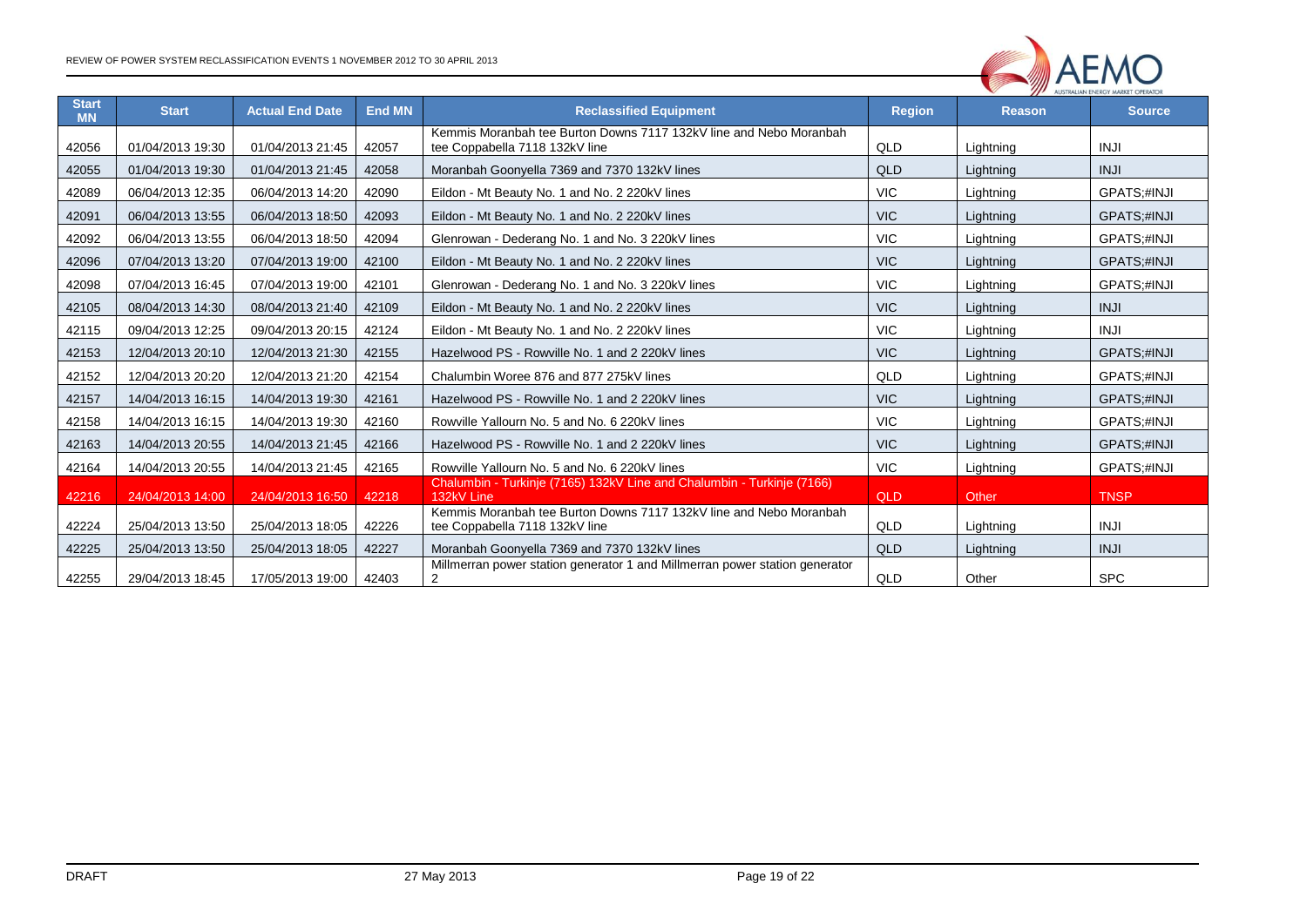

#### Table 5 Actual simultaneous trips (Non-credible contingencies) from 1 Novemeber 2012 to 30 April 2013

<span id="page-19-0"></span>

| <b>Incident Data and</b><br><b>Time</b> | <b>Market</b><br><b>Notice</b> | <b>Title</b>                                                                               | <b>Region</b> | <b>Reason</b>    | <b>Additional Information</b>                                                                                                    |
|-----------------------------------------|--------------------------------|--------------------------------------------------------------------------------------------|---------------|------------------|----------------------------------------------------------------------------------------------------------------------------------|
| 12/11/2012 11:05                        | 40252                          | Farrell - Sheffield no.1 and no.2 220 kV lines                                             | <b>TAS</b>    | Lightning        |                                                                                                                                  |
| 14/11/2012 07:20                        | 40269                          | Loss of Multiple generators at YWPS                                                        | <b>VIC</b>    | Other            | At 0717 hrs YallournW1 and W3 Generators tripped for a total loss of approx<br>753 MW.                                           |
| 14/11/2012 12:00                        | 40275                          | loss of H 10 Bouldercombe No 2 275 kV Bus                                                  | <b>QLD</b>    | Lightning        | The H10 Bouldercombe No.2 275kV Bus tripped resulting in the offloading of<br>H10_Bouldercombe to H29_Stanwell (849) 275kV Line. |
| 27/11/2012 03:15                        | 40407                          | Berri No. 1 66kV bus and trip of MurrayLink                                                | <b>NSW</b>    | Other            | At 0312 hrs the following transmission elements tripped. Berri No. 1 66kV bus<br>and Murraylink tripped and                      |
| 27/11/2012 04:45                        | 40410                          | Trip of ROTS - YPS Nos. 5 and 6 220kV Lines                                                | <b>VIC</b>    | Lightning        | Trip of ROTS - YPS 5 and 6 220kV Lines. ROTS_RTS No 4 220kv Line<br>offloaded at ROTS                                            |
| 27/11/2012 07:30                        | 40416                          | George Town 220kV B Bus trip                                                               | <b>TAS</b>    | Other            |                                                                                                                                  |
| 30/11/2012 20:40                        | 40462                          | Liapootah Waddamana (tee) Palmerston No.1 and<br>No.2 220 kV transmission lines            | <b>TAS</b>    | <b>Bushfires</b> |                                                                                                                                  |
| 08/12/2012 19:45                        | 40592                          | FA-SH 1&2 and Rio Tinto load trip                                                          | <b>TAS</b>    | Lightning        | At 1942 hrs 8 December 2012 the Farrell - Sheffield No.1 & No.2 220 kV<br>transmission lines in tasmania tripped simultaneously. |
| 10/12/2012 10:00                        | 40625                          | Sydney West B1 330 kV bus tripped.                                                         | <b>NSW</b>    | Other            | This offloaded the following transmission lines.<br>Constraint set N-<br>LPSW30+RGSW38 invoked                                   |
|                                         |                                | Torrens Island B PS West 275kV Bus and TIPS B3                                             |               |                  | At TIPS slow opening of CB BW3 after generator trip backed up into bus                                                           |
| 12/12/2012 05:25                        | 40646                          | Generator trip                                                                             | SA            | Other            | protection. Not reclassified.                                                                                                    |
| 08/01/2013 09:10                        | 40964                          | H18 Tarong No 2 275kV Bus                                                                  | QLD           | Other            | Personnel working on CB 88122. Powerlink invstigated the bus zone<br>protection                                                  |
| 08/01/2013 13:50                        | 40967                          | Canberra to Capital 6 330kV line and Capital to<br>Kangaroo Valley 3W 330kV lines          | <b>NSW</b>    | Other            | Bushfire under 3W possible protection or CB mal-operation                                                                        |
|                                         |                                | 22 kV feeder D252 Ex Scottsdale 110 kV Substation                                          |               |                  | Events determined to be unrelated. Possum tripped Temco potlines.                                                                |
| 18/01/2013 00:40                        | 41133                          | and the TEMCO load                                                                         | <b>TAS</b>    | Other            |                                                                                                                                  |
|                                         |                                | Sydney South - Wallerawang (76) 330kV line,<br>Ingleburn - Wallerawang (77) 330kV line,    |               |                  |                                                                                                                                  |
| 25/01/2013 13:25                        | 41236                          | Wallerawang generator no.8<br>876 Gladstone - Calliope River 275kV line and                | <b>NSW</b>    | <b>Bushfires</b> |                                                                                                                                  |
| 26/01/2013 08:15                        | 41247                          | Gladstone Generator No.1                                                                   | QLD           | Other            |                                                                                                                                  |
| 27/01/2013 19:55                        | 41266                          | Multiple generator units at Gladstone power station<br>tripped                             | <b>QLD</b>    | Other            | Units tripped due to low fuel oil                                                                                                |
| 02/02/2013 12:00                        | 41348                          | Farrell B 220kV bus trip                                                                   | <b>TAS</b>    | Other            | CB fail operation on Bastyan 220kV CB                                                                                            |
| 13/02/2013 05:05                        | 41449                          | <b>Darling Downs power station</b>                                                         | <b>QLD</b>    | Other            | Controls problem being investigated                                                                                              |
| 14/02/2013 13:10                        | 41507                          | Simulataneous trip of 97G & Murray Tie transformer                                         | <b>NSW</b>    | Lightning        | 97G was offloaded at the time of the incident - TG investigating.                                                                |
|                                         |                                |                                                                                            |               |                  |                                                                                                                                  |
| 15/02/2013 19:40                        | 41527                          | Parafield Gardens West 66kV bus<br>Hummocks Waterloo and Hummocks Kadina East              | SA            | Lightning        | 20MW load loss<br>loss of 14MW                                                                                                   |
| 15/02/2013 20:40                        | 41528                          | 132kV lines                                                                                | <b>SA</b>     | Lightning        |                                                                                                                                  |
|                                         |                                | The Northern power station no.2 generator<br>(230MW), the Davenport-Northern power station |               |                  | waiting                                                                                                                          |
| 26/02/2013 04:25                        | 41647                          | no.2 275kV line and the Northern power station no.1<br>generator (240MW)                   | <b>SA</b>     | <b>Climatic</b>  |                                                                                                                                  |
| 02/03/2013 18:30                        | 41706                          | 876 and 877 Chalumbin Woree 275kV lines tripped<br>simultaneously due to lightning         | <b>QLD</b>    | Lightning        | MN 41707 issued advising of changed category possible to probable for 876<br>and 877 Chalumbin Woree 275kV lines                 |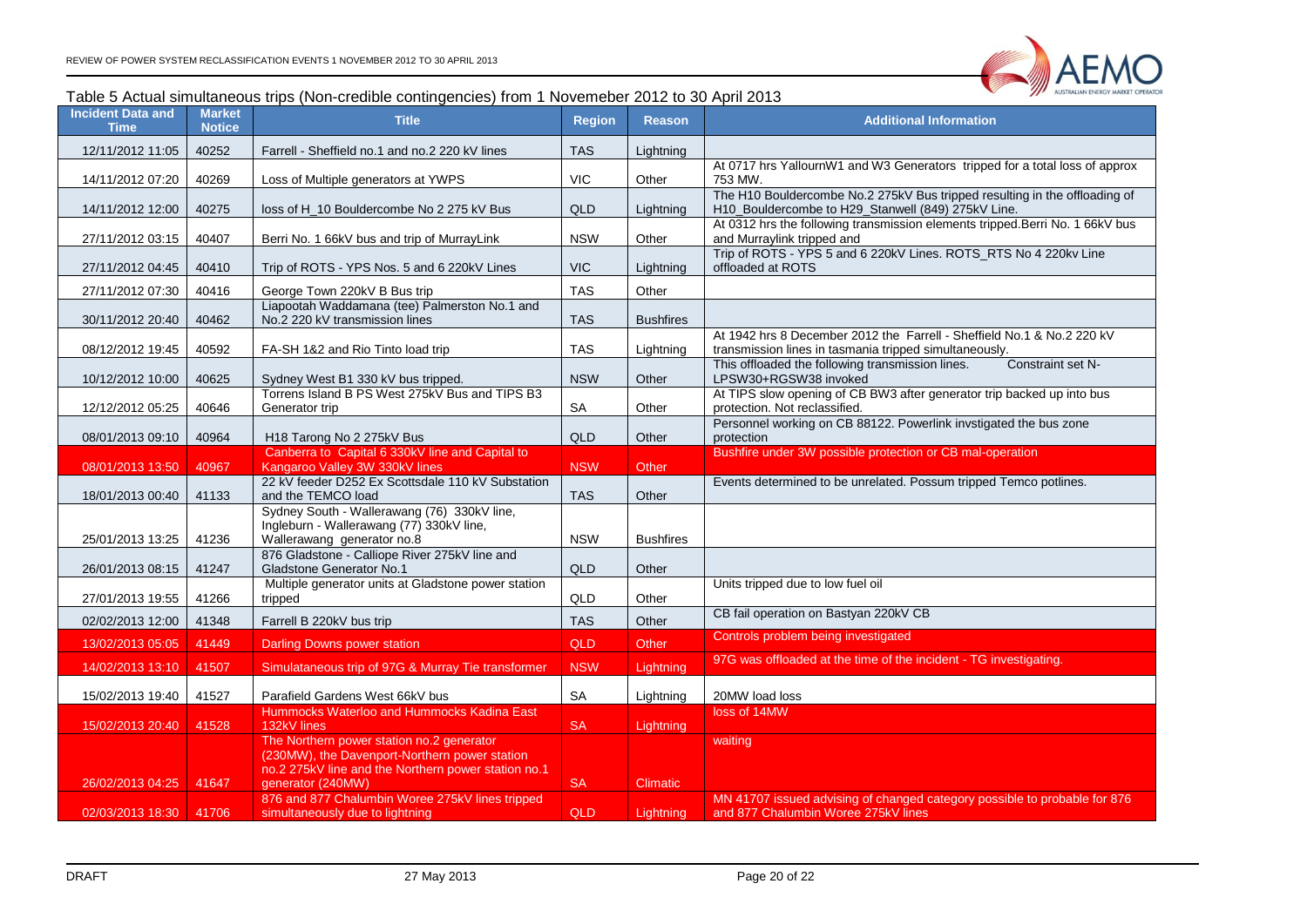

| <b>Incident Data and</b> | <b>Market</b><br><b>Notice</b> | <b>Title</b>                                          | <b>Region</b> | <b>Reason</b> | <b>MUSTIMEININ EINERGT MARKET OFEN</b><br><b>Additional Information</b> |
|--------------------------|--------------------------------|-------------------------------------------------------|---------------|---------------|-------------------------------------------------------------------------|
| Time                     |                                | Millmerran power station No.1 and No.2 generators     |               |               | Refer SMIRK report                                                      |
| 09/03/2013 22:10         | 41808                          | tripped simultaneously.                               | QLD           | Other         |                                                                         |
|                          |                                | At 0918 hrs the Tarong- Blackwall 875 275 kV line     |               |               | Powerlink isolated faulty current differential line protection.         |
|                          |                                | and the Tarong -Blackwall 827 275kV lines tripped     |               |               |                                                                         |
| 21/03/2013 09:20         | 41956                          | and auto reclosed.                                    | <b>QLD</b>    | Other         |                                                                         |
|                          |                                | Farrell - Sheffield no.1 and no.2 220 kV lines and    |               |               | Lines were reclassed for lightning                                      |
| 21/03/2013 18:35         | 41975                          | 130 MW of Rio Tinto load                              | <b>TAS</b>    | Other         |                                                                         |
|                          |                                | George Town - Sheffield no.2 220 kV line and 100      |               |               |                                                                         |
| 21/03/2013 19:00         | 41978                          | MW of Rio Tinto load                                  | <b>TAS</b>    | Other         |                                                                         |
|                          |                                | Burnie - Sheffield no.2 110 kV line and the Paloona - |               |               |                                                                         |
| 21/03/2013 19:05         | 41992                          | Sheffield 110kV line                                  | <b>TAS</b>    | Lightning     |                                                                         |
|                          |                                | George Town - Sheffield no.2 220 kV line and 225      |               |               |                                                                         |
| 21/03/2013 20:55         | 41981                          | MW of Rio Tinto load                                  | <b>TAS</b>    | Other         |                                                                         |
|                          |                                | Chalumbin No1 Transformer 7192 Kareeya and            |               |               | Loss 40MW load Turkinje and Craiglie and 18MW generation Kareeya unit 2 |
| 21/04/2013 11:50         | 42198                          | 7166/1 Turkinje 132kV lines                           | QLD           | Climatic      |                                                                         |
|                          |                                | Simultaneous trip of Chalumbin-Turkinje 7165/7166     |               |               | Event time 0056 hrs Wed 24/04/13. Cause not specified. Load loss 35MW.  |
| 24/04/2013 00:55         | 42210                          | 132kV Lines                                           | QLD           | Other         |                                                                         |
| 29/04/2013 21:25         | 42257                          | H18 Tarong No. 2 275kV Bus tripped                    | QLD           | Other         | Non-Credible Contingency Event Queensland. protection issues            |